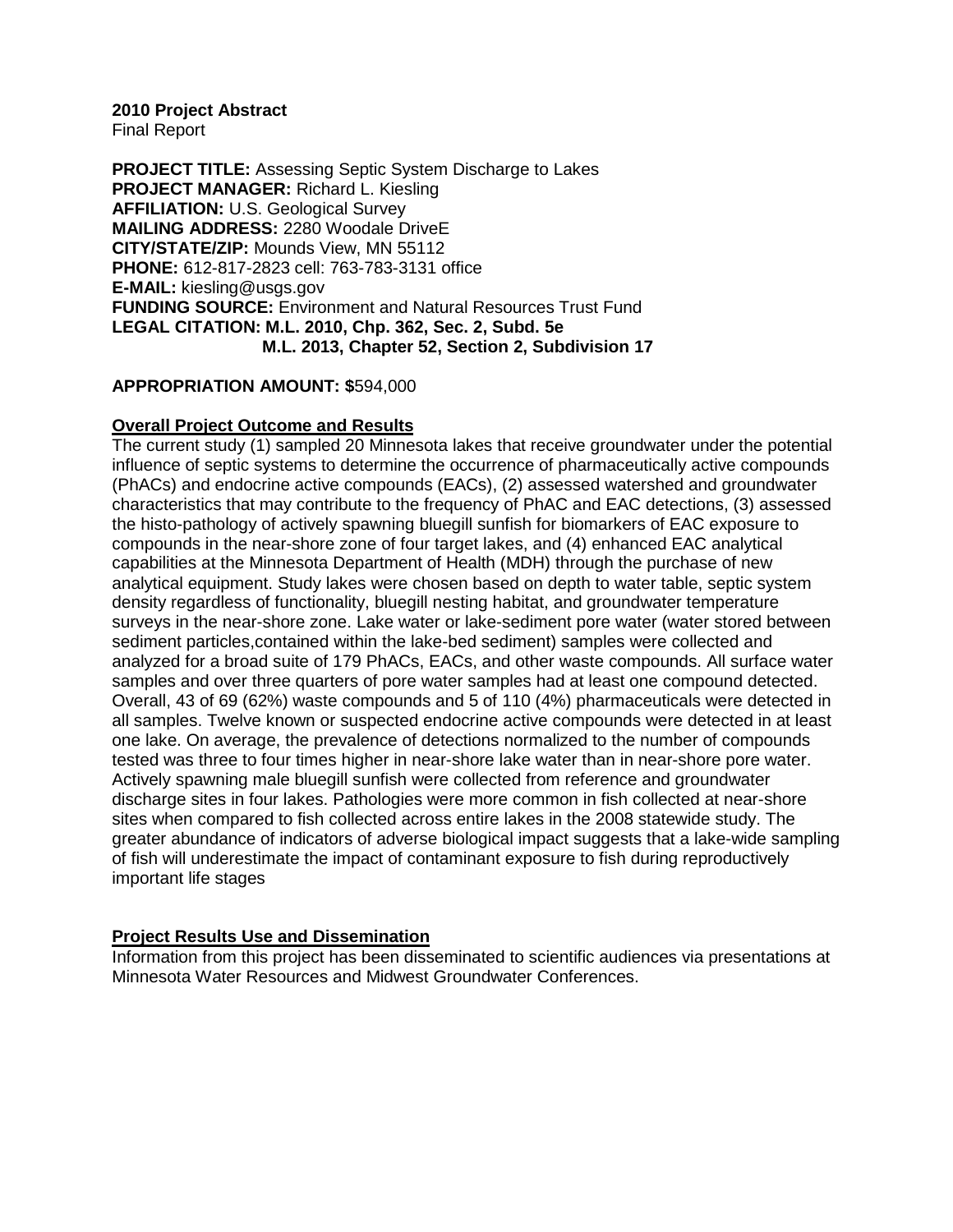# **Environment and Natural Resources Trust Fund (ENRTF) 2010 Work Program Final Report**

**Date of Report:** 8/15/2014 **Date of Next Progress Report: Final Report Date of Work Program Approval: Project Completion Date:** 6/30/2014

### **I. PROJECT TITLE: Assessing Septic System Discharge to Lakes**

| <b>Project Manager:</b>  | Richard L. Kiesling                    |
|--------------------------|----------------------------------------|
| <b>Affiliation:</b>      | <b>U.S. Geological Survey</b>          |
| <b>Mailing Address:</b>  | 2280 Woodale Drive                     |
| City / State / Zip:      | Mounds View MN 55112                   |
| <b>Telephone Number:</b> | 612-817-2826 cell; 763-783-3131 office |
| <b>E-mail Address:</b>   | Kiesling@usgs.gov                      |
| <b>Fax Number:</b>       | 763-783-3101                           |
| <b>Web Site Address:</b> |                                        |

**Location:** Statewide project

| <b>Total ENRTF Project Budget:</b> | <b>ENRTF Appropriation</b> |   | \$594,000 |
|------------------------------------|----------------------------|---|-----------|
| Amount Spent as of 6/30/14:        |                            |   | \$594,000 |
| Equal Balance as of 12/31/12:      |                            | S |           |

#### **Legal Citation: M.L. 2010, Chp. 362, Sec. 2, Subd. 5e M.L. 2013, Chapter 52, Section 2, Subdivision 17**

### **Appropriation Language:**

The availability of the appropriations for the following projects are extended to June 30, 2014: (8) Laws 2010, chapter 362, section 2, subdivision 5, paragraph (e), Assessing Septic System Discharge to Lakes; \$594,000 is from the trust fund to the commissioner of health for department activities and for an agreement with the United States Geologic Survey in cooperation with St. Cloud State University to develop quantitative data on septic system discharge of estrogenic and pharmaceutical compounds and assess septic and watershed influences on levels of contamination and biological responses in Minnesota lakes. The United States Geologic Survey is not subject to the requirements in Minnesota Statutes, section 116P.10. This appropriation is available until June 30, 2013, by which time the project must be completed and final products delivered.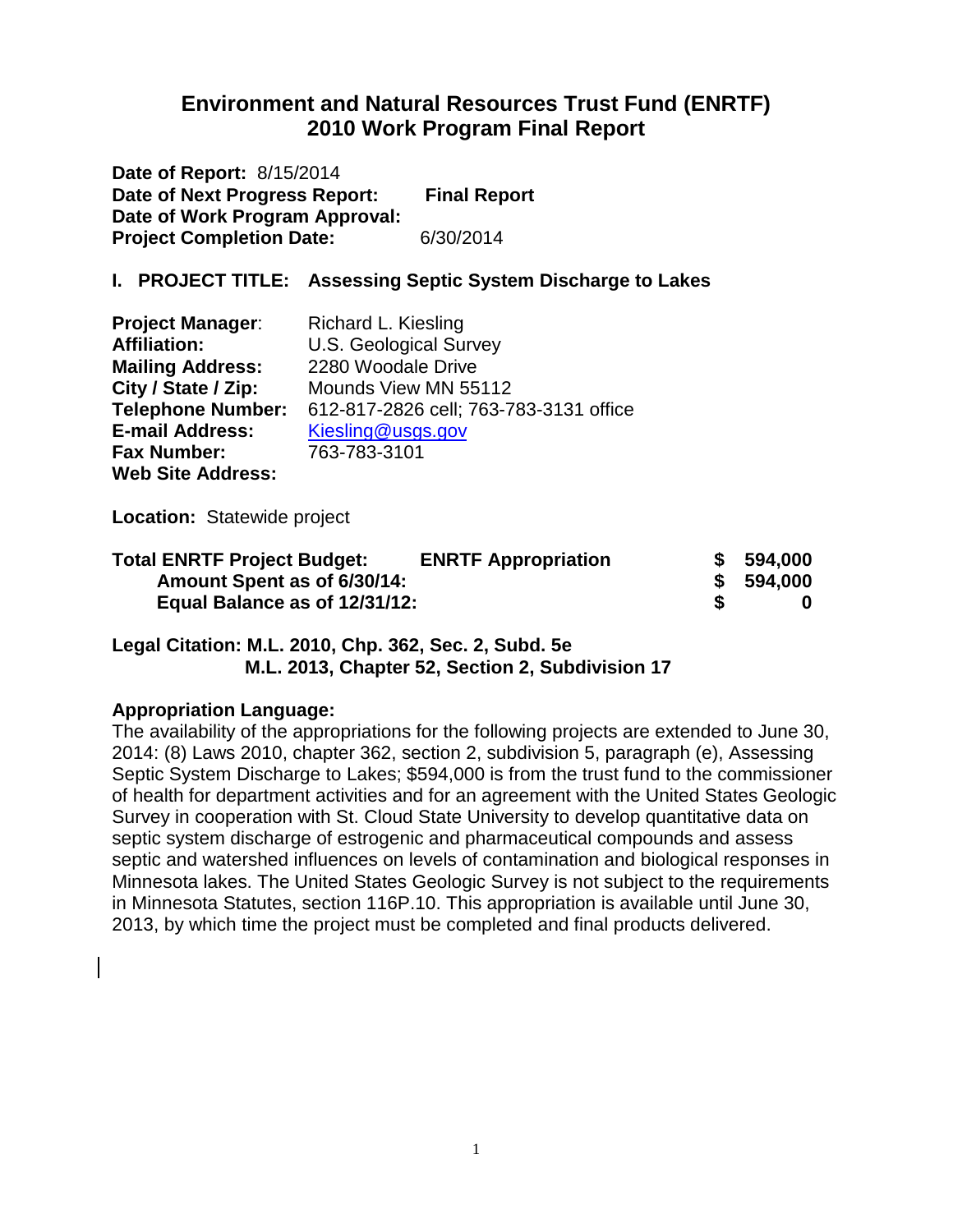# **II. FINAL PROJECT SUMMARY AND RESULTS**:

## **Overall Project Outcome and Results**

The current study (1) sampled 20 Minnesota lakes that receive groundwater under the potential influence of septic systems to determine the occurrence of pharmaceutically active compounds (PhACs) and endocrine active compounds (EACs), (2) assessed watershed and groundwater characteristics that may contribute to the frequency of PhAC and EAC detections, (3) assessed the histo-pathology of actively spawning bluegill sunfish for biomarkers of EAC exposure to compounds in the near-shore zone of four target lakes, and (4) enhanced EAC analytical capabilities at the Minnesota Department of Health (MDH) through the purchase of new analytical equipment. Study lakes were chosen based on depth to water table, septic system density regardless of functionality, bluegill nesting habitat, and groundwater temperature surveys in the nearshore zone. Lake water or lake-sediment pore water (water stored between sediment particles,contained within the lake-bed sediment) samples were collected and analyzed for a broad suite of 179 PhACs, EACs, and other waste compounds. All surface water samples and over three quarters of pore water samples had at least one compound detected. Overall, 43 of 69 (62%) waste compounds and 5 of 110 (4%) pharmaceuticals were detected in all samples. Twelve known or suspected endocrine active compounds were detected in at least one lake. On average, the prevalence of detections normalized to the number of compounds tested was three to four times higher in near-shore lake water than in near-shore pore water. Actively spawning male bluegill sunfish were collected from reference and groundwater discharge sites in four lakes. Pathologies were more common in fish collected at near-shore sites when compared to fish collected across entire lakes in the 2008 statewide study. The greater abundance of indicators of adverse biological impact suggests that a lake-wide sampling of fish will underestimate the impact of contaminant exposure to fish during reproductively important life stages

## **Project Results Use and Dissemination**

Information from this project has been disseminated to scientific audiences via presentations at Minnesota Water Resources and Midwest Groundwater Conferences.

## **III. PROGRESS SUMMARY REPORTS**

### **Amendment Request (03/07/2013)**

We are requesting a no-cost, six-month extension to collect additional data through the summer of 2013 and to compare and contrast our results with a comparable data set collected by the State of Minnesota during the summer of 2012. An extension would provide the following project enhancements:

- we could complete additional biological sampling under Result 3.
	- o The extension would provide the opportunity to continue to collect data on a stable lake population of exposed bluegill sunfish through September of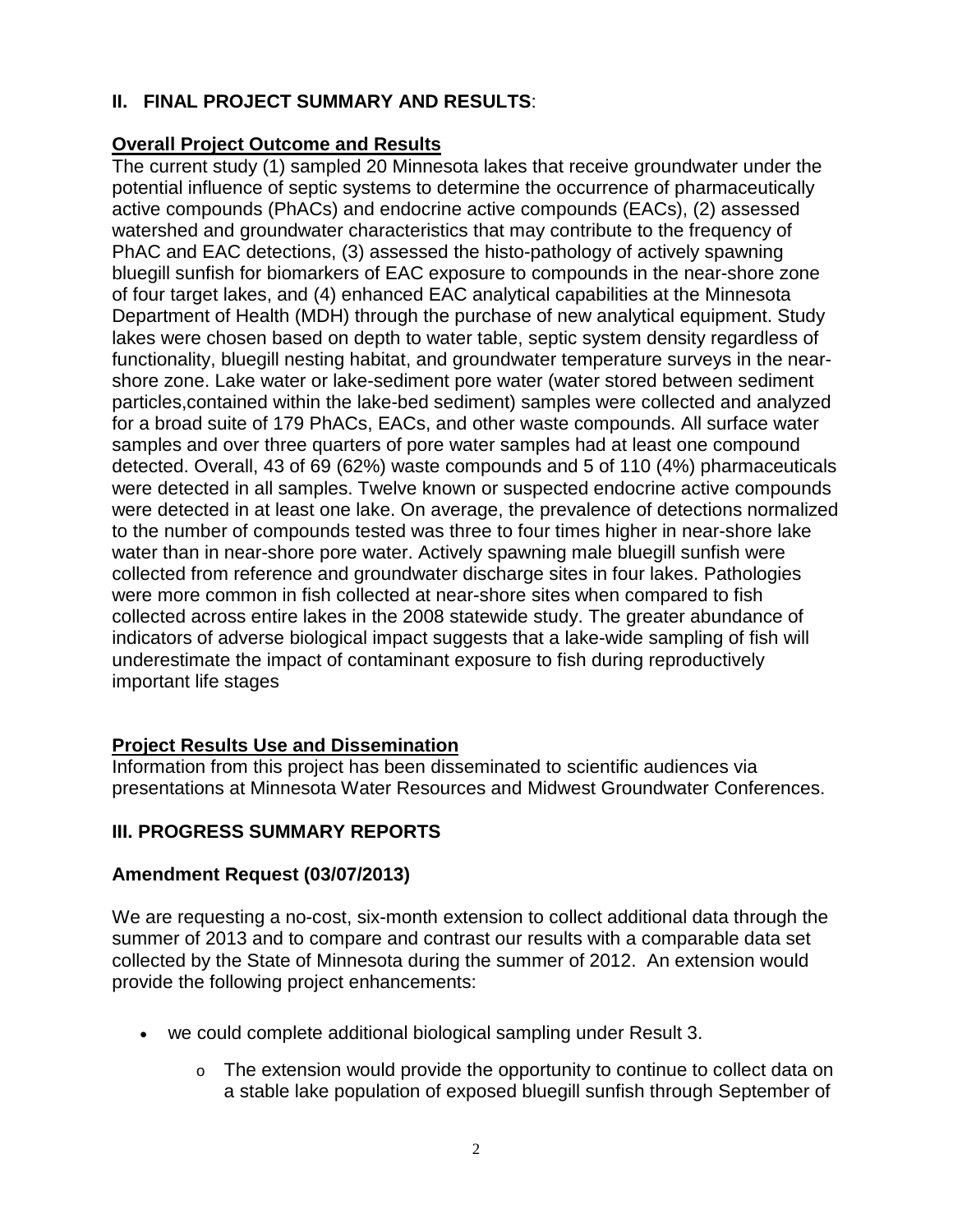2013. These data would provide a link between our 2009 LCCMR project and the 010-A2 project.

- we would be able to compare our chemistry data collected under Result 1 in 2012 and 2013 with the Minnesota Pollution Control Agency (MPCA) lake survey data collected from approximately 50 Minnesota lakes in 2012. These data were analyzed using comparable methods.
- we would be able to use USGS FY 2014 financial resources to complete the project.

#### **Amendment Approved: 05/09/2013**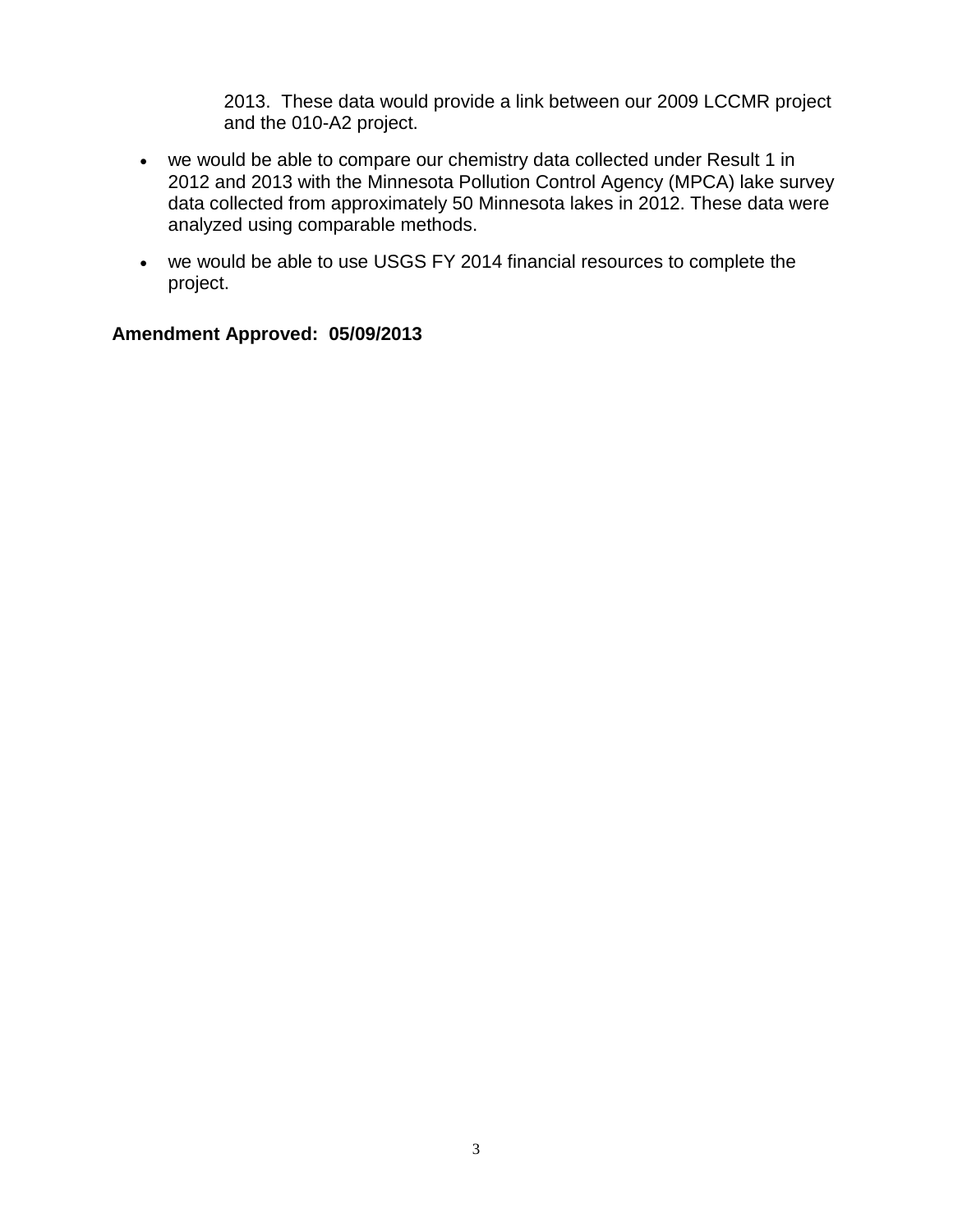## **PROGRESS SUMMARY AS OF June 30, 2011:**

A Joint Funding Agreement (JFA) with the Minnesota Department of Health was executed in October of 2010. During the fall of 2010, five candidate lakes in four regions of the state were sampled for evidence of groundwater influence. Samples of shallow groundwater were collected from the littoral zone of the lakes and compared to surface water grab samples. A hand-driven piezometer was used to sample groundwater at a number of locations around each lake. Groundwater samples were compared to surface water samples using standard stable isotopes of oxygen and hydrogen.

Additional efforts were initiated to collect the information necessary to complete site selection for the project. These efforts are ongoing. Geo-spatial information on the groundwater setting of additional candidate lakes is being collated and entered into a geo-spatial database. This information will be combined with data on the distribution of septic systems as well as with existing GIS data on watershed characteristics. Together, these sources of information were used to select candidate lakes scheduled to be sampled under Result 1.

Additional ongoing sampling continues to build the lakes database. A synoptic study of sites in Spirit Lake, Pokegama Bay, St. Louis Bay, and Superior Harbor was conducted with additional funding from State and Federal partners. Water and sediment samples were submitted for analysis from 30 sites from the synoptic study. Further analysis of results is pending return of data from the lab.

Dollars spent to date reflect budget estimates as of September 30, 2011.

### **PROGRESS SUMMARY AS OF December 31, 2011:**

Efforts to collect additional information necessary to complete site selection for the project continue using information from the county well log file and the county groundwater atlas. Geo-spatial information on the groundwater setting of additional candidate lakes is being collated and entered into a geo-spatial database. This information will be combined with data on the distribution of septic systems as well as with existing GIS data on watershed characteristics. Together, these sources of information were used to characterize candidate lakes scheduled to be sampled under Result 1.

Additional ongoing sampling continues to build the lakes database. A synoptic study of sites in Spirit Lake, Pokegama Bay, St. Louis Bay, and Superior Harbor was conducted with additional funding from State and Federal partners. Water and sediment samples were submitted for analysis from 30 sites from the synoptic study. Further analysis of results is pending return of data from the lab.

### **PROGRESS SUMMARY AS OF June 30, 2012:**

Sampling was completed on a large synoptic study of sites in Spirit Lake, Pokegama Bay, St. Louis Bay, and Superior Harbor conducted with additional funding from State and Federal partners. Water and sediment samples were submitted for analysis from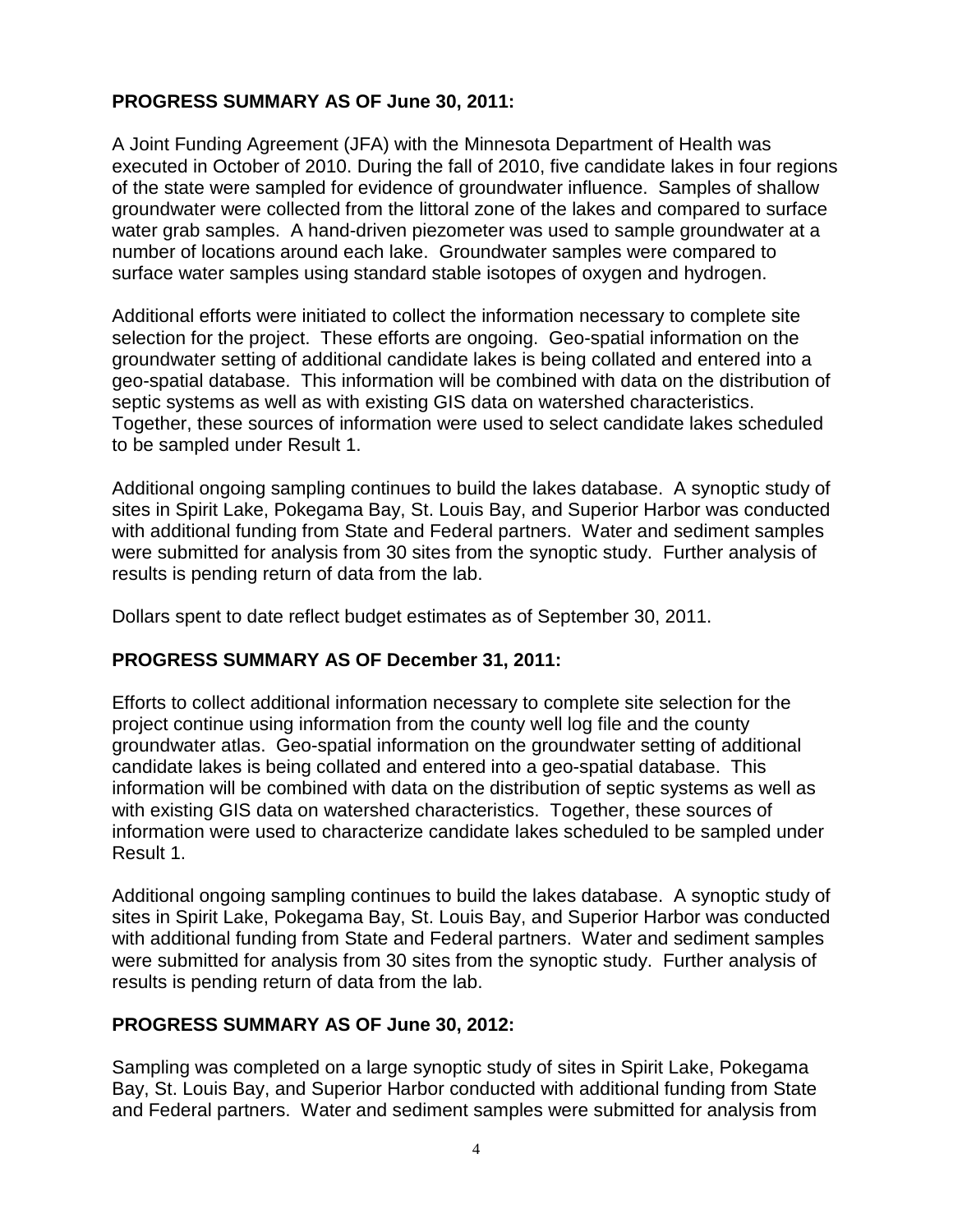30 sites from the synoptic study. Analyses of these data have been completed and the results are being used to select locations for sampling fish populations under the influence of septic systems.

From April through June, eight additional lake sites were sampled for water and sediment. Two sites in each lake were sampled, bringing the total sampling effort to 46 sites. Bluegill spawning surveys were completed for four lakes, and two lakes were sampled for spawning bluegill sunfish. Two sites were sampled in each lake: one site in the vicinity of septic collection and treatment systems and one reference site.

## **PROGRESS SUMMARY AS OF December 31, 2012:**

Chemical data has been received and reviewed for water and sediment samples collected during last reporting period. Preliminary analysis of that data has been completed. Preliminary results were presented at the Midwest Groundwater and MN Water Resources Conferences in October.

Histopathological analysis of fish tissues is in progress at St. Cloud State University. Completion of this analysis is projected to be completed in early 2013.

# **PROGRESS SUMMARY AS OF June 30, 2013**

Water from two lakes was collected using a modified method from the previous year. The sampling methods were modified to increase the likelihood of obtaining a representative sample of groundwater seeping into lakes. Additionally, improved analytical capabilities at the USGS National Water Quality Laboratory provided an opportunity for more detailed chemical profiles using an expanded pharmaceutical list.

Biological data from fish collected during 2012 were received from St. Cloud State University and preliminary analyses completed. Preliminary results do not show any trends in biological response between septic and non-septic sites within lakes. Male bluegills were collected from one lake between ice-off and June 30, 2013. Egg sampling methods were modified to obtain a more representative sample using a peristaltic pump. Eggs were preserved for quantification and analysis of viability.

# **PROGRESS SUMMARY AS OF December 31, 2013**

Ten more lakes were sampled, completing the goal of sampling 20 lakes across the state. Eighty percent of the chemical data has been received from the USGS National Water Quality Laboratory. Data review is in progress.

Fish were collected from one additional lake during July 2013. Histopathological analyses are complete and data have been received from St. Cloud State University. Data analysis is in progress.

# **IV. OUTLINE OF PROJECT RESULTS***:*

**RESULT/ACTIVITY 1:** Quantify the occurrence of estrogenic or pharmaceutical compounds in 20 Minnesota lakes that receive groundwater inputs from septic systems.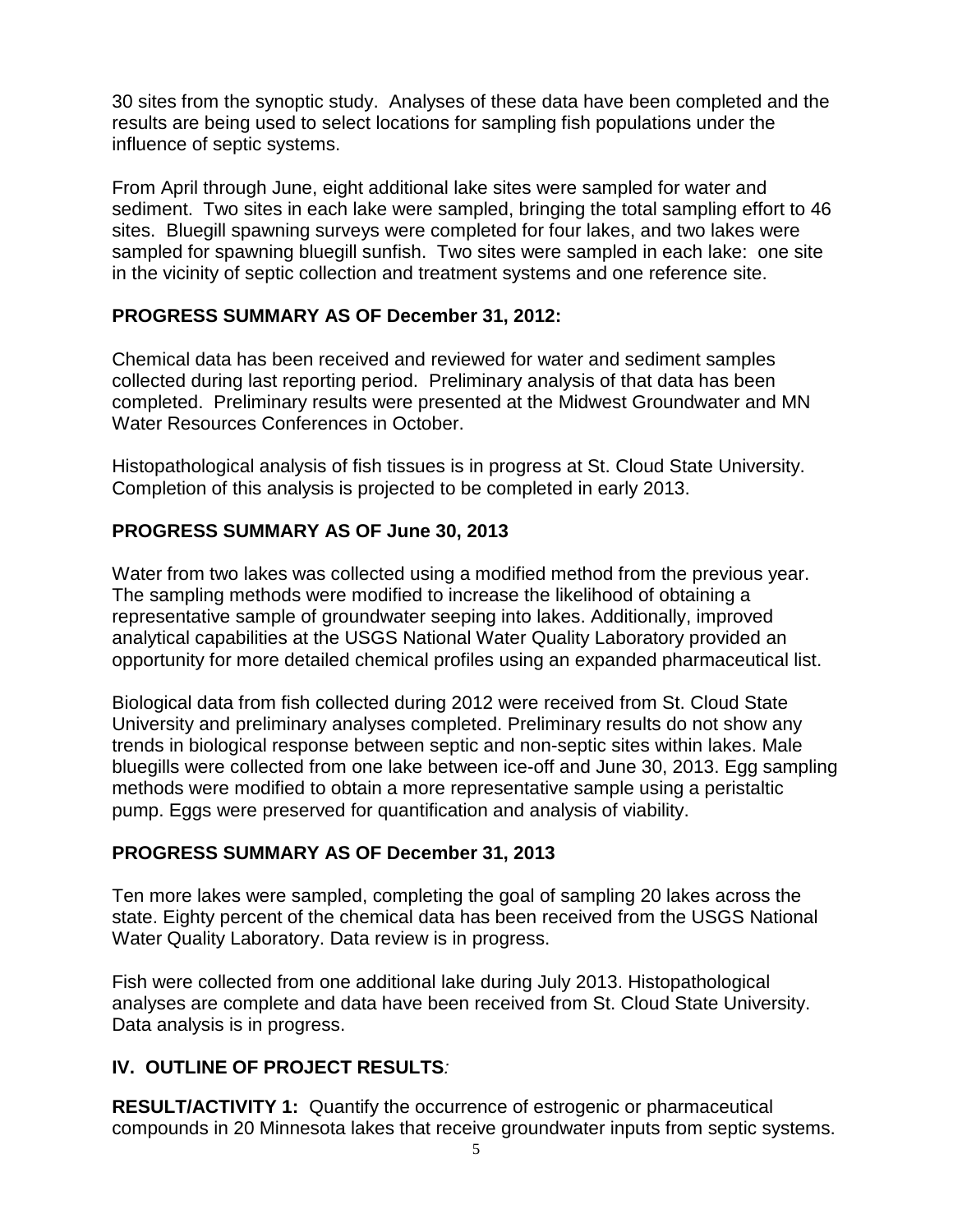## **Description:**

Pharmaceuticals and EACs will be measured in water and sediment from 20 Minnesota lakes. Lakes chosen will have significant numbers of septic systems (>35% shoreline development) and will be distributed among the State's hydrologic and ecological regions. Sampling will follow the general protocol from the recently completed Statewide Survey with MPCA, with site selection and sample distribution designed to follow gradients in groundwater and surface water hydrology within and between lakes. Results from the proposed survey will be combined with the results from the recently completed Statewide Survey to develop an EAC contaminant database for Minnesota lakes. The database will be used to analyze patterns in contaminant occurrence relative to watershed characteristics.

#### **Summary Budget Information for Result/Activity 1: ENRTF Budget: \$247,000 Amount Spent: \$247,000 Balance:** \$0

| Deliverable/Outcome              | <b>Completion Date</b> | <b>Budget</b> |
|----------------------------------|------------------------|---------------|
| 1.Survey of 10 lakes             | 9/30/2011              | \$96,000      |
| 2. Survey of 10 additional lakes | 9/30/2013              | \$96,000      |
| 3. Data report on lakes          | 6/30/2014              | \$55,000      |

## **Result Completion Date: 11/30/2014**

## **Result Status as of: 12/31/2010**

Site selection criteria were developed and sample distribution design elements were defined. Gradients in groundwater and surface water hydrology within and between candidate lakes are being documented, reviewed, and accepted or rejected on a lake by lake basis. Sampling protocols from the recently published Statewide Survey with MPCA are under review and are being revised to meet project objectives. Data from published studies including the Minnesota county geologic atlases for the lake regions are under review.

## **Result Status as of: 6/30/2011**

Intensive site surveys were completed for fifteen lake sites. Five additional lakes sites are under further study. A synoptic study of sites in Spirit Lake, Pokegama Bay, St. Louis Bay, and Superior Harbor was conducted with additional funding from State and Federal partners. Water and sediment samples were submitted for analysis from a total of 35 sites.

## **Result Status as of**: **12/31/2011**

Results from a synoptic study of sites 35 sites distributed in Spirit Lake, Pokegama Bay, St. Louis Bay, and Superior Harbor were received and analyzed. Results identify a number of sites with significant detections of endocrine active compounds. Results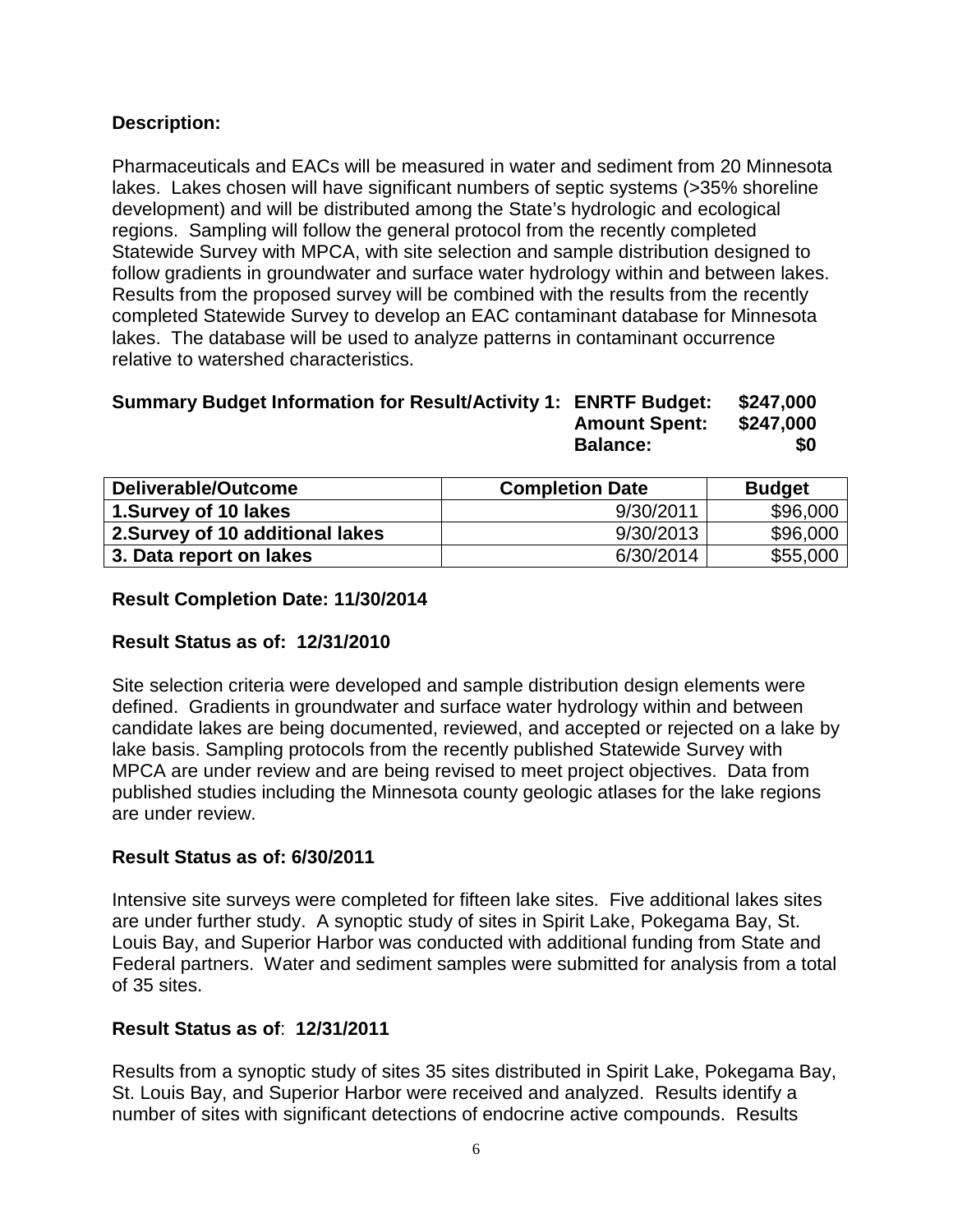from a series of lakes sampled as part of a previous state-wide study were combined with the results from the synoptic survey into a single geospatial database for analysis of the distribution of individual constituents.

### **Result Status as of**: **6/30/2012**

Sixteen lake sites under the influence of groundwater inputs were sampled between March and June of 2012. Four of these sixteen sites had active bluegill spawning in the vicinity of the groundwater inflows. Laboratory analysis should be complete by October of 2012.

### **Result Status as of**: **12/31/2012**

Chemical data from the sixteen lake sites sampled between March and June of 2012 has been received and reviewed. Four of these sixteen sites had active bluegill spawning in the vicinity of the groundwater inflows. Paired sites within these four lakes did not show significant trends between septic and non-septic zones. Chemical results will be compared to biological data when preliminary analysis of fish tissues has been completed.

### **Result Status as of: 6/30/2013**

Two lakes were sampled between ice out and June 2013. Sample methods were modified from the previous year to collect interstitial water (pore water from below the sediment surface) to obtain a better representation of groundwater seeping into the lake. A new, expanded pharmaceutical schedule available from the USGS National Water Quality Laboratory was included in analyses to provide a greater detailed characterization of water samples.

### **Result Status as of: 12/31/2013**

Ten lakes were sampled between July 2013 and November 2013. These ten lakes completed the goal of sampling 20 lakes, as indicated in the work plan. Eighty percent of the chemical data has been received. We are awaiting results for the rest of the lakes, at which time the data will be reviewed and analyzed.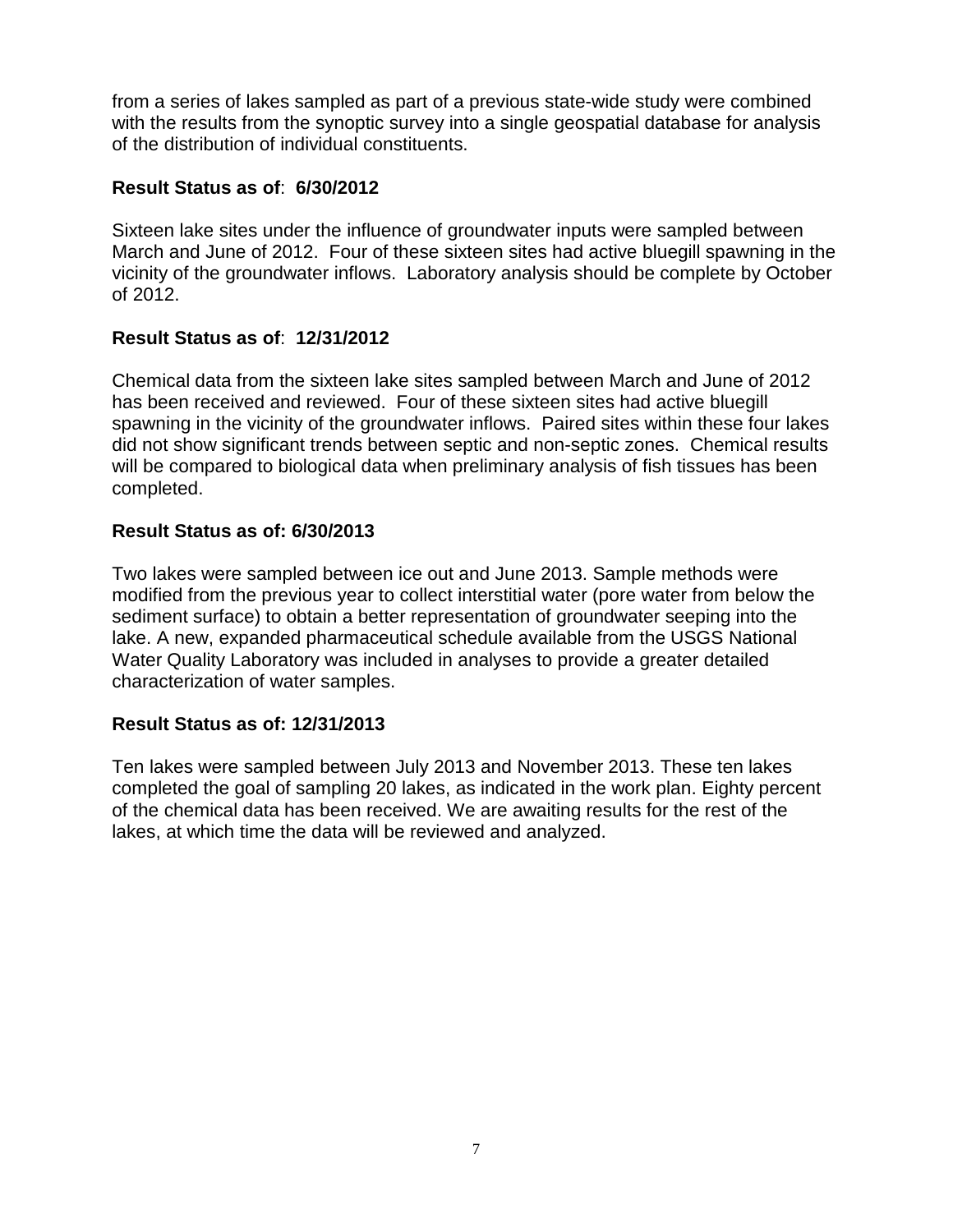# **Final Report Summary: 6/30/2014**

The presence of emerging contaminants, including EACs, and pharmaceuticals was determined in 20 lakes distributed throughout the state (Figure 1). Lake selection was based on: (1) the presence and density of septic systems around the lake (2) gradients

in groundwater and surface water hydrology and (3) the presence of suitable bluegill spawning habitat near potential groundwater inflows. Septic system design and functionality was not taken into consideration when selecting study lakes. Lake water or lake-sediment pore water (water stored between sediment particles, contained within the lake-bed sediment) samples were collected from near-shore sites with suspected groundwater inputs. The USGS National Water Quality Laboratory analyzed all water samples for 69 waste compounds, such as plasticizers, surfactants, polycyclic aromatic hydrocarbons, alkylphenols, fragrances, and fire retardants, some of which are EACs. Initial sampling methods included sampling two sites per lake: a septic influenced site and a non-septic influenced site. The sampling strategy was modified during



the second year to collect only one sample per lake because of the lack of

**Figure 1. Map of 20 sampled lakes during 2012 and 2013.**

differences between intra-lake sites. Additionally, use of a new pharmaceutical analytical method from the National Water Quality Laboratory provided greater in-depth analysis of 110 pharmaceuticals for the 12 lakes sampled during the second year of the study.

Relatively few compounds were detected in each of the 20 lakes sampled, and in general, fewer compounds were detected in lake-sediment pore water samples compared to surface-water samples (Figure 2). At least two waste compounds were detected in every surface-water sample; three pore-water samples had no detections. Overall, 43 (62%) of the waste compounds were detected in at least one lake, representing compounds from a variety of compound uses, and including several known endocrine disruptors (Figure 3). For example, at least one alkylphenol (known endocrine disruptor) was detected in 25 and 8% of surface-water and pore-water samples, respectively. Atrazine, *beta*-Sitosterol, *beta*-Stigmastanol, cholesterol, DEET, isophorone, and nicotine were the most frequently detected compounds (Figure 4); these compounds were detected in at least 30% of samples. Waste compound concentrations ranged from 0.004 ug/L (carbazole) to 49 ug/L [bis(2-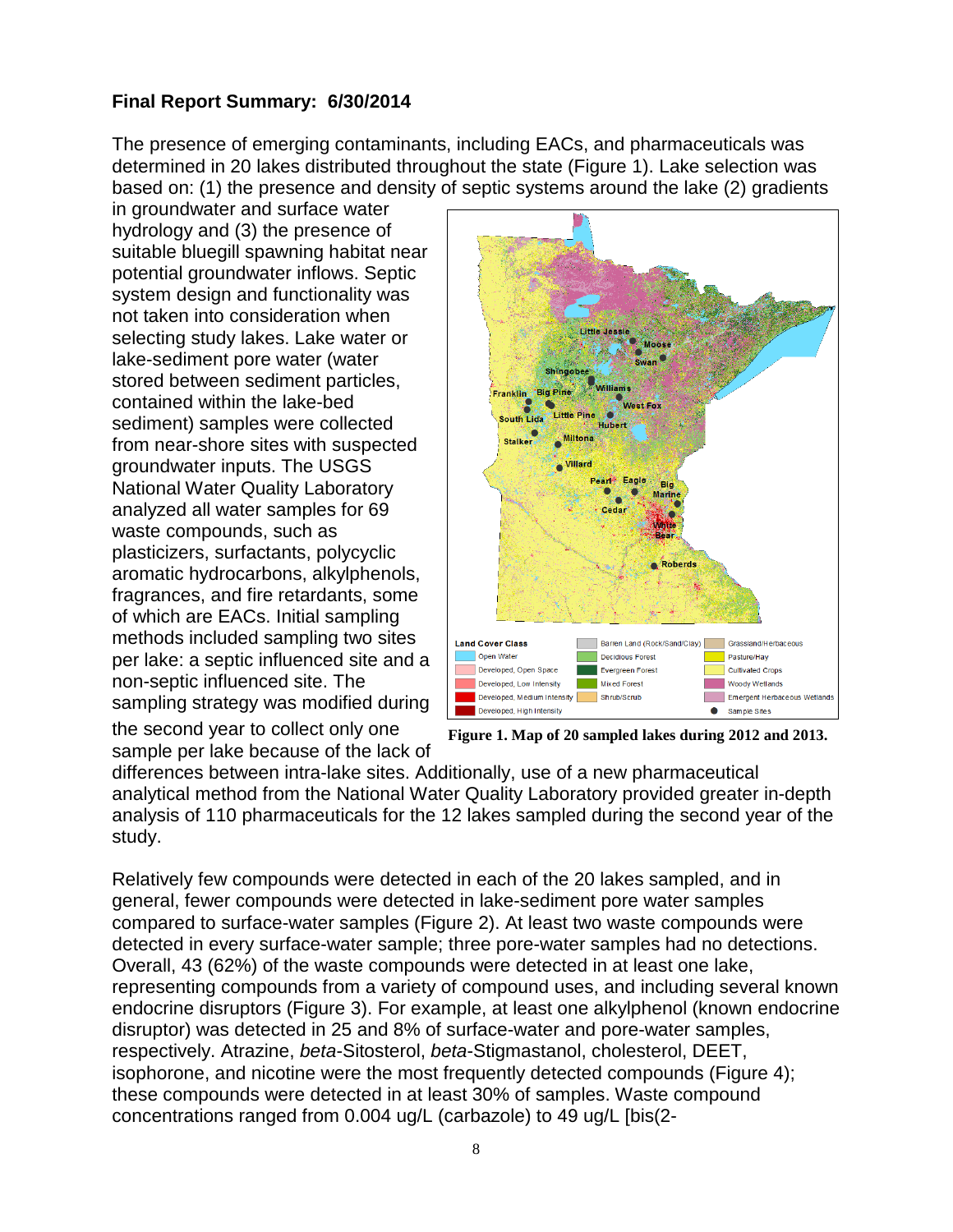ethylhexyl)phthalate] (Table 1). With the exceptions of cholesterol, *beta-*Sitosterol, 4 nonylphenol, and 4-nonylphenol diethoxylate, most concentrations were less than 1 ug/L.



**Figure 2. Number of compounds detected in (a) surface water collected during 2012 and (b) Pore water in 2013.**



**Figure 3. Number of compounds detected within each compound use category. WS, surface water; WI, pore water**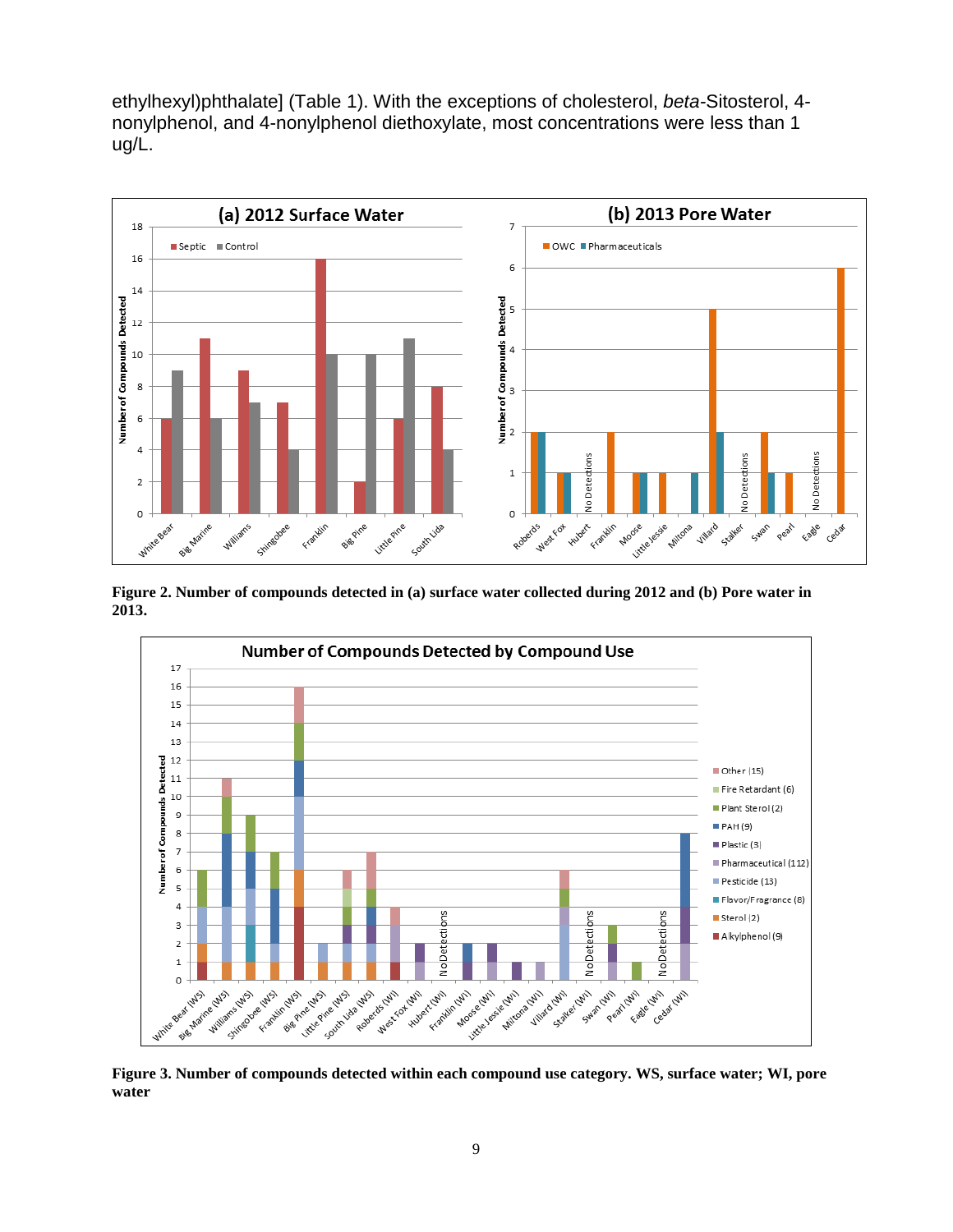| Compound (Number of detections)       | Average              |                                 |
|---------------------------------------|----------------------|---------------------------------|
|                                       | Concentration, ug/L  | Compound Use                    |
|                                       | (standard deviation) |                                 |
| Bis(2-ethylhexyl)phthalate (4)        | 13.7(23.5)           | Plastic                         |
| beta-Sitosterol (8)                   | 2.51(2.61)           | Plant sterol                    |
| Cholesterol (8)                       | 2.37(1.84)           | Sterol                          |
| 4-Nonylphenol (1)                     | 1.8                  | Alkylphenol                     |
| Diethyl phthalate (3)                 | 1.47(1.29)           | Plastic                         |
| 4-Nonylphenol diethoxylate (2)        | 1.05(0.919)          | Alkylphenol                     |
| 3-beta-Coprostanol (1)                | 0.900                | Sterol                          |
| beta-Stigmastanol (7)                 | 0.829(0.736)         | Plant sterol                    |
| 4-Nonylphenol monoethoxylate (1)      | 0.48                 | Alkylphenol                     |
| $d$ -Limonene (1)                     | 0.28                 | Flavor/Fragrance                |
| 4-tert-Octylphenol diethoxylate (1)   | 0.2                  | Alkylphenol                     |
| Phenanthrene (1)                      | 0.12                 | Polycyclic aromatic hydrocarbon |
| Triclosan (1)                         | 0.11                 | Antimicrobial                   |
| Pentachlorophenol (1)                 | 0.10                 | Other/Multiple Uses             |
| 4-tert-Octylphenol monoethoyxlate (1) | 0.10                 | Alkylphenol                     |
| Camphor $(1)$                         | 0.07                 | Flavor/Fragrance                |
| Atrazine (6)                          | 0.058(0.019)         | Pesticide                       |
| DEET(8)                               | 0.057(0.029)         | Pesticide                       |
| 2-Methylnaphthalene (3)               | 0.047(0.063)         | Polycyclic aromatic hydrocarbon |
| Bisphenol A (2)                       | 0.04(0.014)          | Plastic                         |
| Caffeine (1)                          | 0.04                 | Pharmaceutical                  |
| Naphthalene (2)                       | 0.035(0.021)         | Polycyclic aromatic hydrocarbon |
| Triphenyl phosphate (1)               | 0.03                 | <b>Fire Retardant</b>           |
| 1-Methylnaphthalene (3)               | 0.027(0.029)         | Polycyclic aromatic hydrocarbon |
| Metolachlor (3)                       | 0.027(0.021)         | Pesticide                       |
| 2,6-Dimethylnaphthalene (4)           | 0.025(0.017)         | Polycyclic aromatic hydrocarbon |
| Benzophenone (1)                      | 0.02                 | Other/Multiple Uses             |
| Fluoranthene (1)                      | 0.02                 | Polycyclic aromatic hydrocarbon |
| Isopropylbenzene (1)                  | 0.02                 | Other/Multiple Uses             |
| Isophorone (5)                        | 0.019(0.010)         | Other/Multiple Uses             |
| Pyrene $(2)$                          | 0.01(0)              | Polycyclic aromatic hydrocarbon |
| Anthracene (1)                        | 0.01                 | Polycyclic aromatic hydrocarbon |
| Carbazole (1)                         | 0.004                | Pesticide                       |

**Table 1. Waste compound concentrations detected in surface-water and pore-water samples during 2012 and 2013.**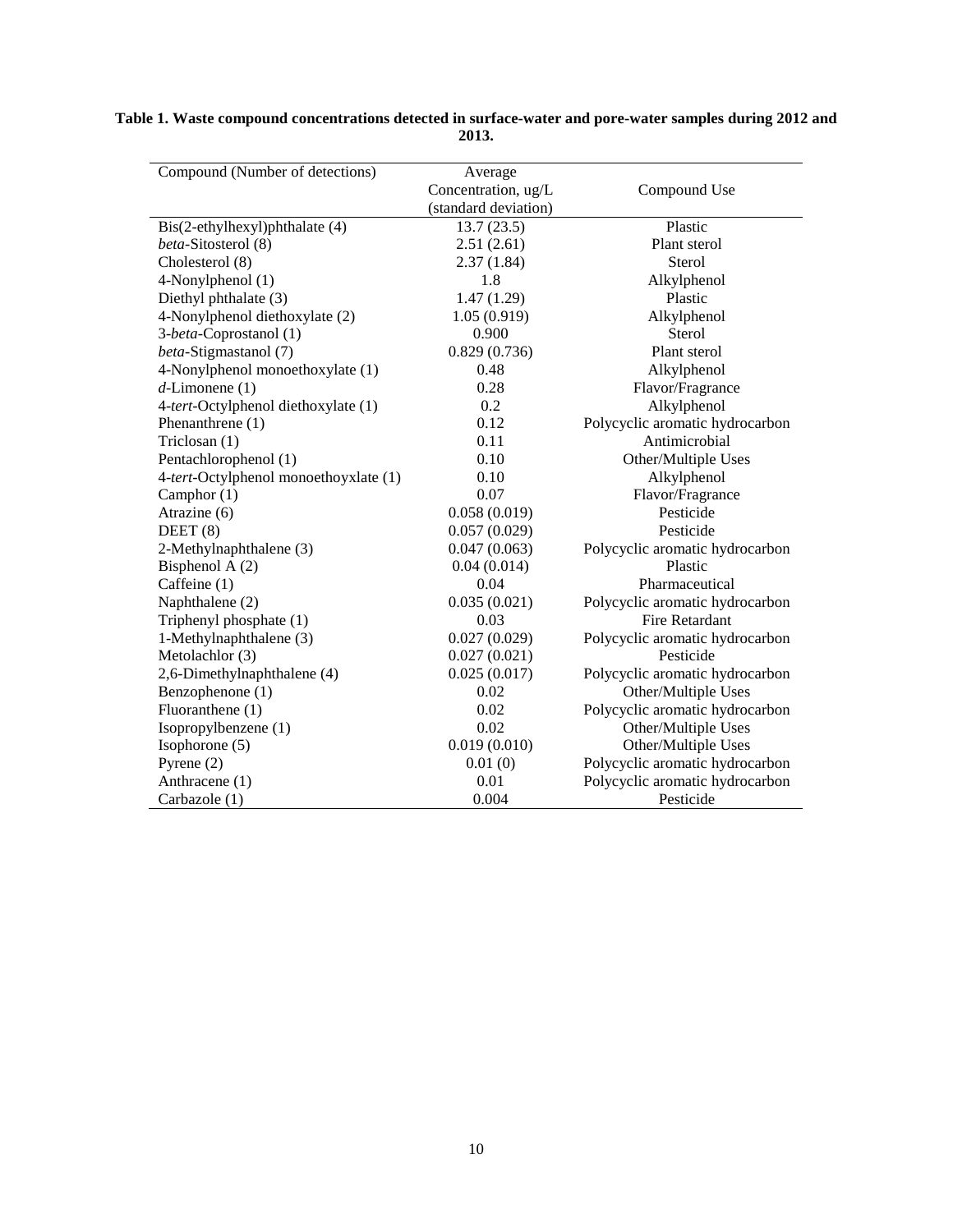

**Figure 4. Most frequently detected compounds in (a) surface water and (b) pore water. Polycyclic aromatic hydrocarbons are not included in these graphs because industrial activities are major sources and they are not necessarily indicative of septic waste. \*, known or suspected endocrine disruptor**

At least one pharmaceutical was detected in 58% of pore-water samples (not analyzed in surface water). Two pharmaceuticals were detected in one lake, the maximum number detected at one lake. Overall, seven different pharmaceuticals were detected in pore water (Table 2) representing a variety of drug classes including a(n) antidepressant, stimulant, antihistamine, antimetabolite, and calcium channel blocker. Concentrations of detected pharmaceuticals ranged from 0.16 to 47 ng/L. Nicotine was the most frequently detected pharmaceutical (detections in one-third of pore-water samples) and had the highest concentrations of detected pharmaceuticals (42 and 47 ng/L in Roberds and West Fox Lakes, respectively). Concentrations detected in this study were generally slightly lower but on the same order of magnitude as average concentrations for nicotine, caffeine, and cotinine reported in a study conducted by Godfrey, et al. (2007).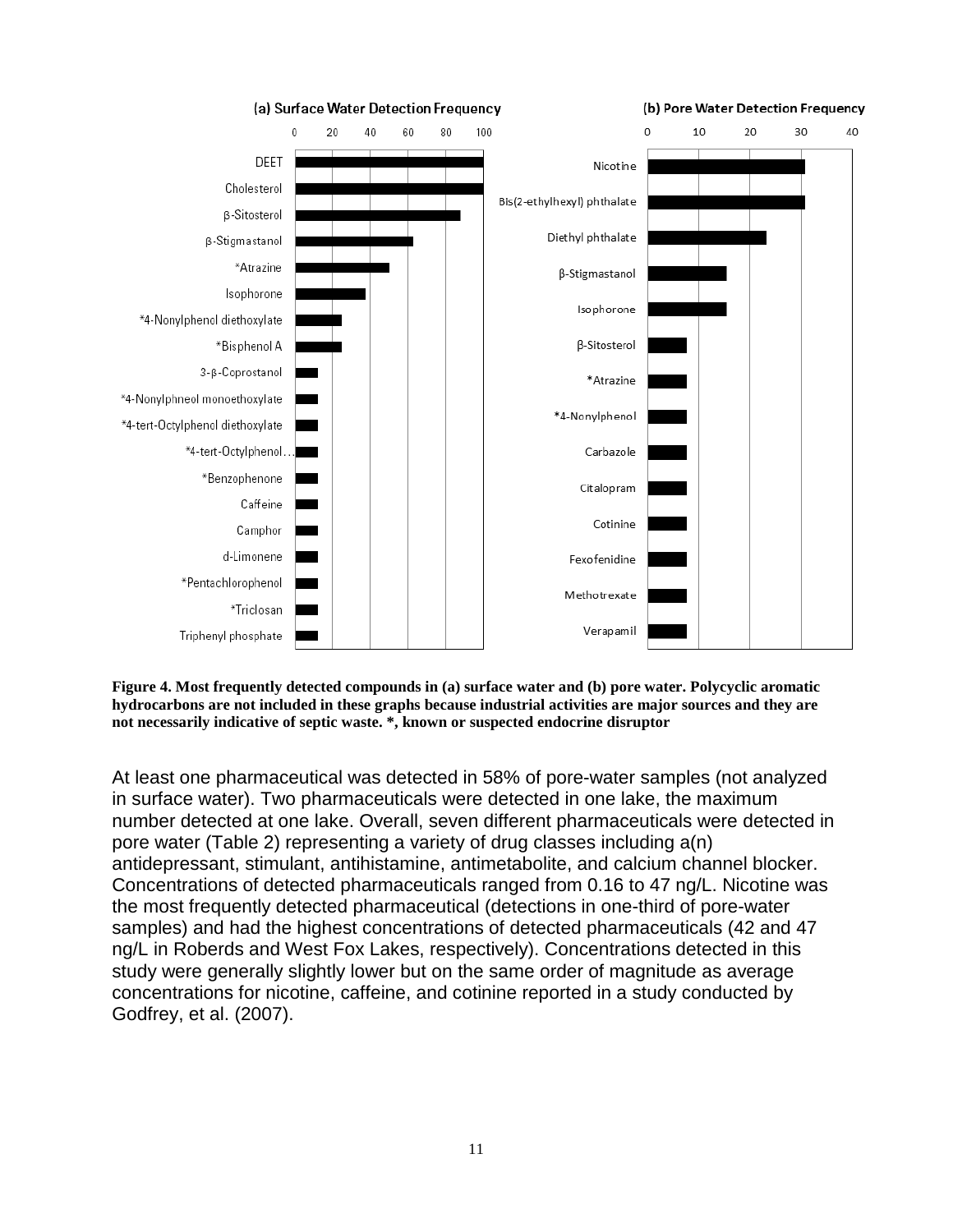| <b>Compound (Number</b> | Concentration |
|-------------------------|---------------|
| of times detected)      | Range, ng/L   |
| Nicotine (4)            | $16 - 47$     |
| Caffeine (1)            | 40            |
| Methotrexate (1)        | 19            |
| Fexofenedine (1)        | 9.2           |
| Cotinine (1)            | 5.0           |
| Verapamil (1)           | 0.74          |
| Citalopram (1)          | 0.16          |
|                         |               |

**Table 2. Pharmaceutical concentrations detected in pore-water samples collected from 12 lakes during 2013**.

To date, three studies have now been completed which investigate the occurrence of CECs in Minnesota lakes: (1) 2008 Statewide Survey (USGS, Writer and others 2010), (2) 2012 National Lake Assessment (Ferrey 2013), and (3) 2012/13 Lake Septic (this study; USGS). Results from all three studies suggest that CECs are generally being detected more frequently in lakes located in Central and South Central Minnesota (Figure 5). In general, this area is characterized by higher road densities, more complete development of shorelines, and more intensive agricultural land use than north-central and north-east parts of the state sampled by the three studies.

The three studies mentioned above had different objectives, different sampling methods, and analyzed slightly different suites of chemicals. However, for general comparison with the current study, the number of detections in each lake was normalized to the number of compounds analyzed for each study. Normalized detection frequencies indicate that, on average, more compounds are detected in near-shore surface water grab samples compared to near-shore pore-water samples or to mid-lake grab samples. Comparisons between results from all three studies suggest that sampling in the near shore zone and using research analytical methods coupled with passive water quality samplers provides the highest rates of compound detection.

**Figure 5. Map showing detection frequency of contaminants of emerging concern in Minnesota lakes sampled during three different studies throughout the period of 2008-2013. The number of compounds detected** 



**in each lake was normalized to the number of compounds analyzed for inter-study comparison.**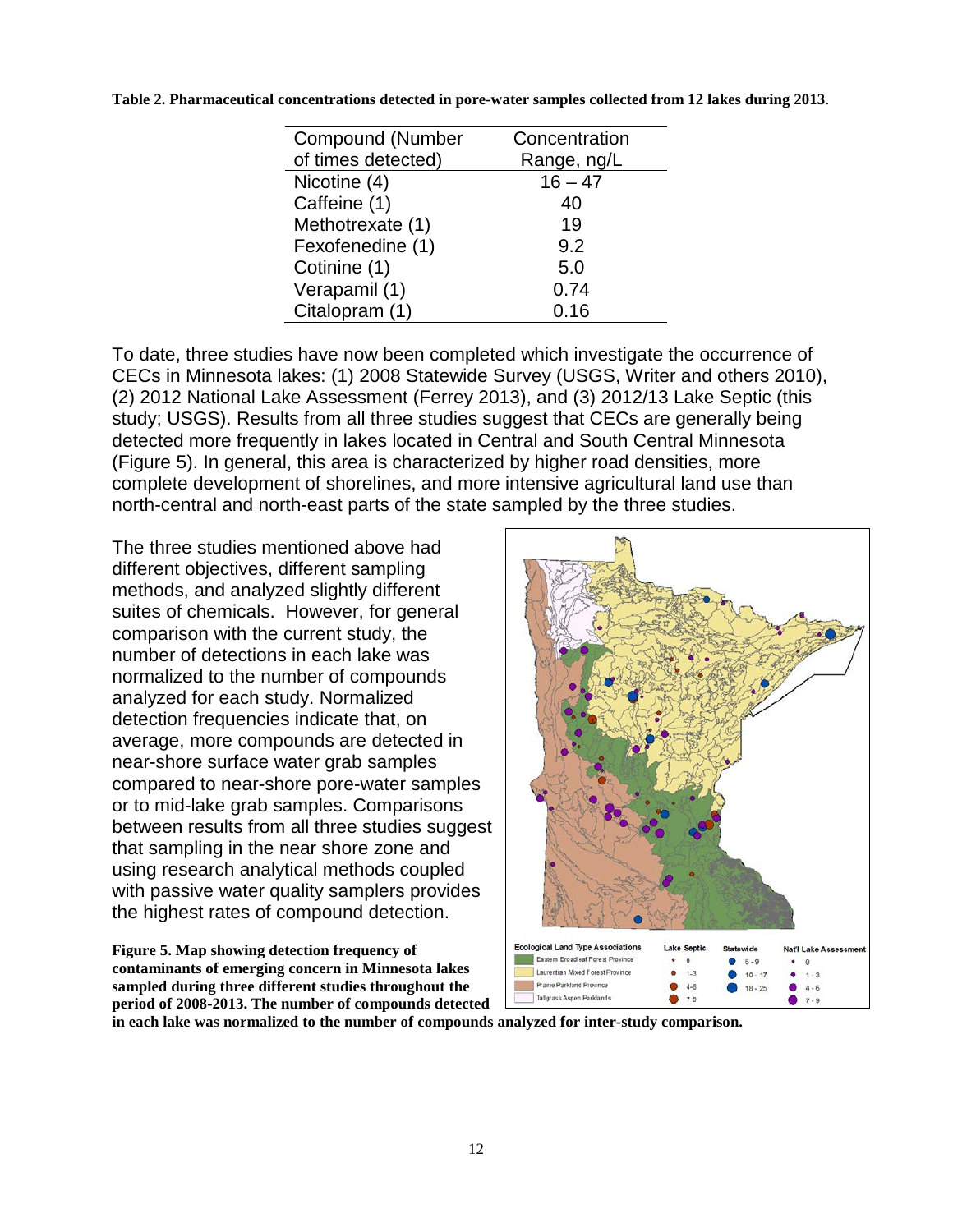Results from the current study suggest that the detection of CECs is dependent on the type of environmental media being sampled. Generally, compounds detected in porewater samples were more indicative of waste compounds and therefore consistent with septic system influence. Compounds detected in surface water can be associated with a broader range of contaminant sources, including septic systems. Pharmaceutical concentrations were similar to those reported by others; however literature regarding the effects on aquatic biota is somewhat limited and tends to focus on specific drug classes (e.g. antidepressants). In lakes receiving shallow groundwater, analysis of both near-shore surface water and pore water would provide more information regarding the presence and sources of emerging contaminants.

Godfrey, E., Woessner, W.W., and Benotti, M.J.,2007, Pharmaceuticals in on-site sewage effluent and ground water, Western Montana, *Groundwater,* 45, 3, 263-71.

Ferrey, M. 2013. Pharmaceuticals and Endocrine Active Chemicals in Minnesota Lakes. Minnesota Pollution Control Agency Document number: tdr-g1-16

Writer, J. H., Brown, G. K., Taylor, H. E., Schoenfuss, H. L., Jahns, N. D., Bartell, S. E., Kiesling, R.L., Ferrey, M.L., and Barber, L.B. 2010. Anthropogenic Tracers, Endocrine Active Chemicals, and Endocrine Disruption in Minnesota Lakes not Impacted by Point-Source Discharges. Science of the Total Environment 409:100-111. (doi.org/10.1016/j.scitotenv.2010.07.018)

**RESULT/ACTIVITY 2:** Assess the hydrology and ecology of the watershed contributing to water or sediment concentrations of estrogenic/pharmaceutical compounds in the surveyed lakes.

### **Description:**

Each lake sampled under Objective 1 will be classified by geologic, hydrologic, and ecological characteristics. Groundwater hydrology, including depth to groundwater, and groundwater contribution to lake water balance (determined using  $\delta^{18}$ O and  $\delta^2$ H isotopes) will be coupled with surface water hydrology (contributing area, morphometry) and watershed characteristics (land use, land cover; fragmentation) to develop categorical classifications for each lake. Groundwater level data will be collected for each lake in the vicinity of sampling sites, and seasonal groundwater isotope sampling in each lake will provide an estimate of groundwater contribution to water balance.

| Summary Budget Information for Result/Activity 2: ENRTF Budget: \$120,000 |                      |           |
|---------------------------------------------------------------------------|----------------------|-----------|
|                                                                           | <b>Amount Spent:</b> | \$120,000 |
|                                                                           | <b>Balance:</b>      | \$0       |

| Deliverable/Outcome              | <b>Completion Date</b> | <b>Budget</b> |
|----------------------------------|------------------------|---------------|
| 1. Survey of 10 lakes            | 11/30/2010             | \$48,000      |
| 2. Survey of 10 additional lakes | 6/30/2013              | \$48,000      |
| 3. Data report on groundwater    | 12/31/2013             | \$24,000      |
| characteristics                  |                        |               |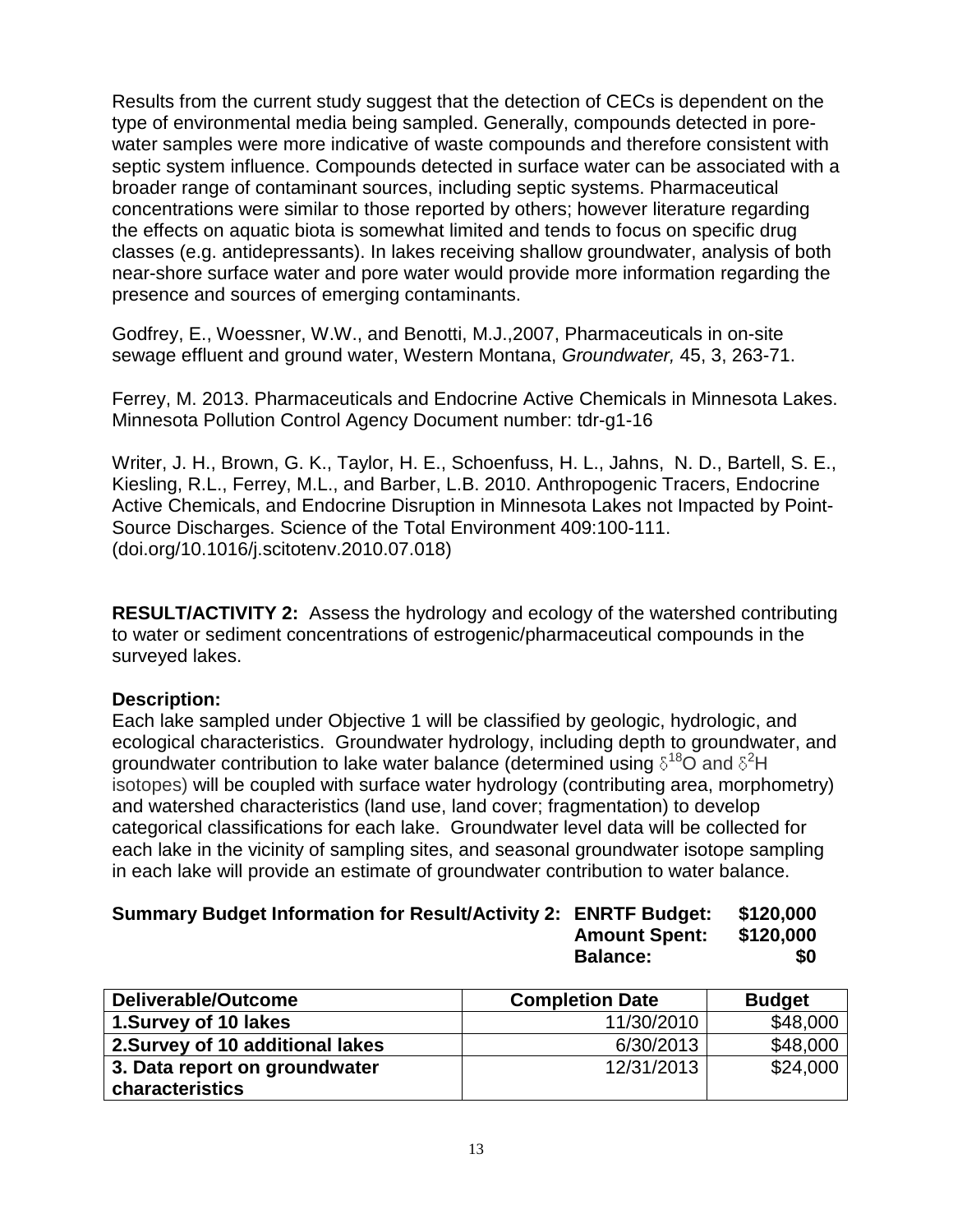## **Result Completion Date: 12/31/2013**

## **Result Status as of: 12/31/2010**

Each sampled lake is being evaluated for groundwater setting using published reports and available GIS data sets. Data from published studies including the Minnesota county geologic atlases for the lake regions are being compiled and entered into a geospatial database for lake water balance evaluation. Groundwater well database records in the vicinity of sampled lakes or candidate lakes are being collated and entered into a geo-spatial database.

### **Result Status as of: 12/31/2011**

Five lakes were sampled for groundwater characteristics including depth to groundwater and groundwater contribution to lake water balance using  $\delta^{18}$ O and  $\delta^2$ H isotopes. Data from published studies including the Minnesota county geologic atlases for the lake regions were compiled from published sources and entered into a geospatial database for lake water balance evaluation. Groundwater well database records in the vicinity of sampled lakes or candidate lakes are being collated and entered into a geo-spatial database.

### **Result Status as of: 6/30/2012**

Thirty-five lakes have been evaluated for groundwater characteristics including depth to groundwater and groundwater contribution to lake water balance using  $\delta^{18}$ O and  $\delta^{2}$ H isotopes where available from the literature. Data from published studies including the Minnesota county geologic atlases for the lake regions were used to make the assessments. Groundwater well database records in the vicinity of sampled lakes were analyzed to estimate groundwater gradients around candidate lakes.

### **Result Status as of**: **12/31/2012**

Data from published studies including the Minnesota county geologic atlases for the lake regions were used to develop a draft standard assessment protocol for specific lake regions. The standard assessment protocol includes the use of the groundwater well database records in the vicinity of candidate lake regions lakes where groundwater is known to contribute to the water budget of ponded surface water features like lakes and wetlands.

### **Result Status as of: 6/30/2013**

Groundwater contributions to samples were evaluated at each sampling location using mini-piezometer sampling of interstitial water (IW) from lake sediments in the near-shore zone. IW samples were pumped from mini-piezometers and screened for groundwater (GW) influence using temperature and specific conductance field data. IW samples that met screening criteria were analyzed for major ions to confirm GW influence.

### **Result Status as of: 12/31/2013**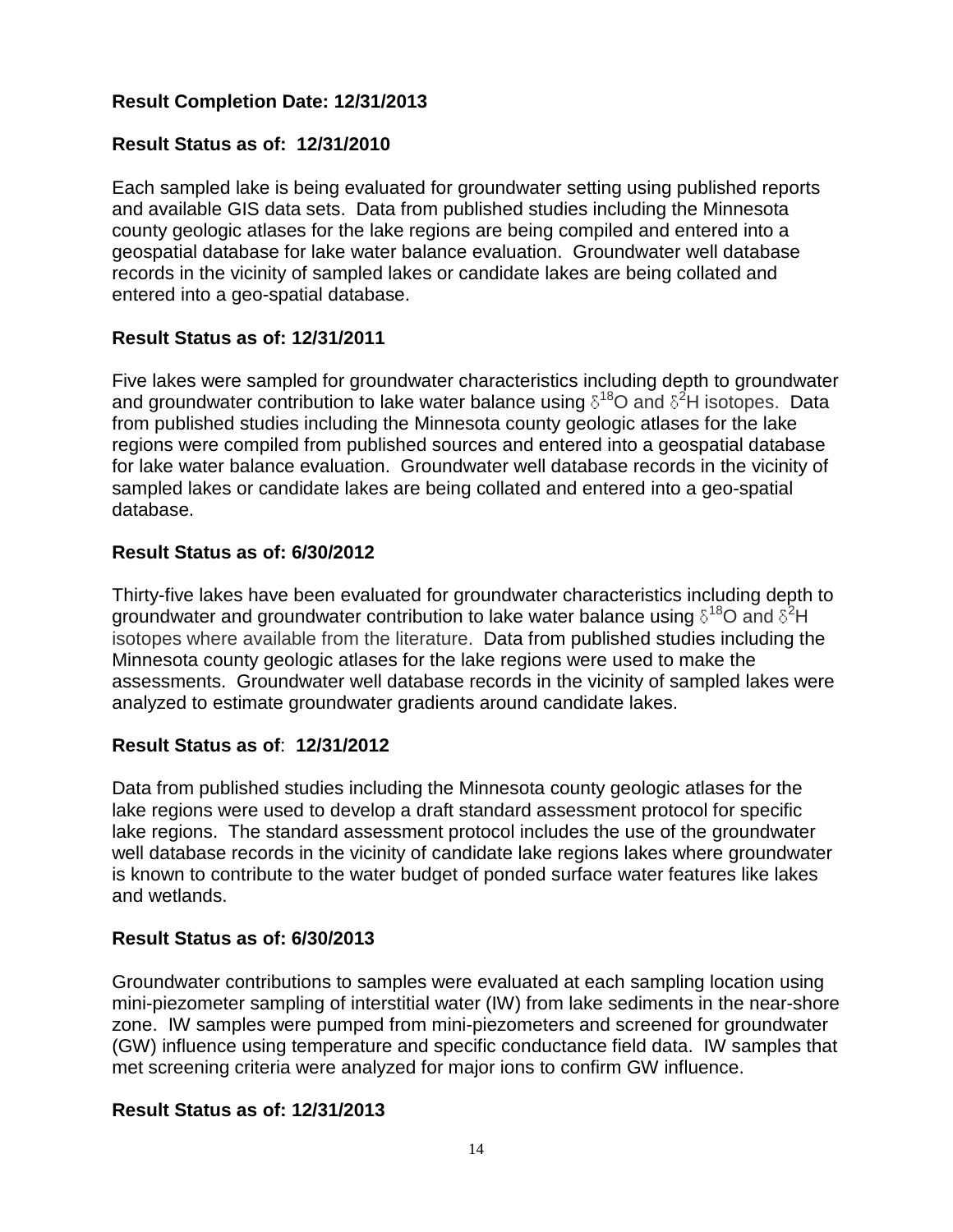Field screening of candidate lakes continued through November of 2013. Of the 35 candidate lakes identified using published sources, a total of 28 lakes were screened in the field using the mini-piezometer sampling methods. Of these 28 lakes, 20 were sampled for chemical evaluation. Data sources for watershed characteristics were reviewed and information compiled into a single database for analysis by lake region.

### **Final Report Summary: 6/30/2014**

Each sampled lake was evaluated for groundwater setting using published reports and available GIS data sets. Minnesota County Geologic Atlases and U.S. Geological Survey Hydrologic Atlases provided various data such as water table elevations around lakes, depth to groundwater, general direction of groundwater movement, and stable isotope data providing evidence of groundwater/surface water interaction. The County Well Index was used to obtain static groundwater levels to estimate groundwater gradients around select lakes. Using these parameters to select sampling locations proved to be more than seventy-percent successful. Groundwater influence was evaluated at each sampling location using mini-piezometer sampling of interstitial water from lake sediments in the near-shore zone. Interstitial water was pumped up through the mini-piezometer and screened for groundwater influence using temperature, dissolved oxygen and specific conductance field data. Upon confirmation of qualities indicative of groundwater, interstitial water samples were collected and analyzed for major ions to confirm groundwater influence.

Lake and watershed characteristics were obtained from Minnesota Department of Natural Resources (Table 3) and used to categorize sampled lakes to investigate patterns in CEC detections. Overall, the highest frequency of detections was in nearshore surface water, and the most important factor contributing to the pattern of detections was the influence of a shallow water table (Table 4).

| Correlation Coeffiencts [r] between Non-detections of CECs and Watershed Characteristics |                      |                                                           |                                |      |      |
|------------------------------------------------------------------------------------------|----------------------|-----------------------------------------------------------|--------------------------------|------|------|
|                                                                                          | <b>Littoral Area</b> | <b>Direct</b><br><b>Contributing</b><br>Area:Lake<br>Area | Depth to<br><b>Water Table</b> | Area |      |
| Frequency of Pore-water Non-<br>detections                                               | 0.04                 | 0.36                                                      | $-0.48$                        | 0.42 | 0.02 |
| Frequency of Near-shore Surface<br><b>Water Non-detections</b>                           | 0.54                 | 0.03                                                      | 0.38                           | 0.60 | 0.59 |

#### **Table 4. Results of correlations between the proportion of compounds that were not detected in the study and a number of watershed and lake characteristics.**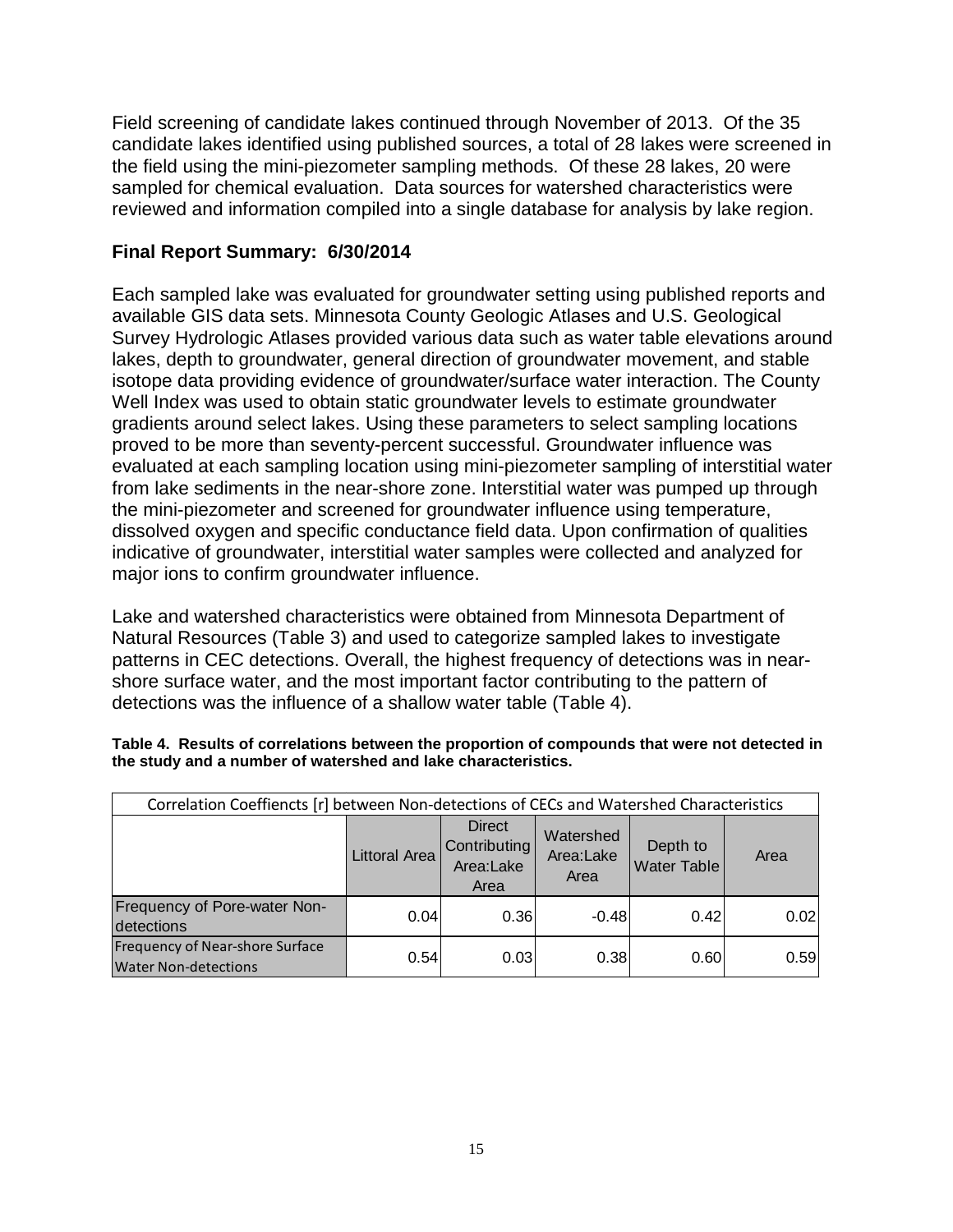**Table 3. Lake and watershed characteristics of 20 sampled lakes during 2012 and 2013. NCHF, North Central Hardwood Forests; NLF, Northern Lakes and Forests**

| <b>Lake Name</b>  | Ecoregion   | Area,<br>acres | <b>Littoral</b><br>Area,<br>acres | <b>Direct</b><br><b>Contributing</b><br>Area:Lake<br>Area | Watershed<br>Area:Lake<br><b>Area</b> | Depth to<br><b>Water</b><br>Table*,<br>feet | Topography       | <b>Moraine Type</b>   | <b>Sedimentary</b><br><b>Association</b> |
|-------------------|-------------|----------------|-----------------------------------|-----------------------------------------------------------|---------------------------------------|---------------------------------------------|------------------|-----------------------|------------------------------------------|
| <b>Big Marine</b> | <b>NCHF</b> | 1799           | 1152                              | 4                                                         | 4                                     | 6                                           | Undifferentiated | Outwash               | Outwash                                  |
| <b>Big Pine</b>   | <b>NCHF</b> | 4726           | 2386                              | 3                                                         | 76                                    | 31                                          | Rolling          | Outwash               | Outwash                                  |
| Cedar             | <b>NCHF</b> | 783            | 315                               | $\overline{5}$                                            | 11                                    | 13                                          | Rolling          | <b>End Moraine</b>    | Outwash                                  |
| Eagle             | <b>NCHF</b> | 463            | 330                               | $\overline{11}$                                           | $\overline{11}$                       | 14                                          | Level            | Outwash               | Outwash                                  |
| Franklin          | <b>NCHF</b> | 1088           | 749                               | 6                                                         | 6                                     | 5                                           | Steep            | Stagnation<br>moraine | Supraglacial drift<br>complex            |
| Hubert            | <b>NLF</b>  | 1288           | 465                               | $\overline{2}$                                            | 3                                     | 16                                          | Steep            | Outwash               | Lacustrine                               |
| Little Jessie     | <b>NLF</b>  | 626            | 206                               | 3                                                         | 3                                     | 8                                           | Hummocky         | Outwash               | Supraglacial drift<br>complex            |
| Little Pine       | <b>NCHF</b> | 2080           | 698                               | $\overline{2}$                                            | 120                                   | 15                                          | Level            | Outwash               | Outwash                                  |
| Miltona           | <b>NCHF</b> | 5724           | 2802                              | $\overline{2}$                                            | 8                                     | 14                                          | Rolling          | Stagnation<br>moraine | Outwash                                  |
| Moose             | <b>NLF</b>  | 1274           | 345                               | $\overline{2}$                                            | 9                                     | 18                                          | Steep            | Ground moraine        | Outwash                                  |
| Pearl             | <b>NCHF</b> | 753            | 511                               | 8                                                         | $\overline{22}$                       | 11                                          | Level            | Outwash               | Outwash                                  |
| Roberds           | <b>NCHF</b> | 632            | 393                               | 8                                                         | 15                                    | --                                          | Hummocky         | Ground moraine        | Supraglacial drift<br>complex            |
| Shingobee         | <b>NLF</b>  | 160            | 43                                | 61                                                        | 61                                    | 12                                          | Rolling          | Outwash               | Outwash                                  |
| South Lida        | <b>NCHF</b> | 775            | 356                               | $\overline{2}$                                            | 4                                     | --                                          | Steep            | Stagnation<br>moraine | Supraglacial drift<br>complex            |
| <b>Stalker</b>    | <b>NCHF</b> | 1357           | 575                               | 4                                                         | 27                                    | 23                                          | Steep            | Stagnation<br>moraine | Ice contact                              |
| Swan              | <b>NLF</b>  | 2467           | 507                               | 4                                                         | $\overline{26}$                       | 21                                          | Rolling          | End moraine           | Till plain                               |
| Villard           | <b>NCHF</b> | 544            | 541                               | $\overline{2}$                                            | 45                                    | $\overline{2}$                              | Rolling          | Outwash               | Supraglacial drift<br>complex            |
| <b>West Fox</b>   | <b>NLF</b>  | 450            | 138                               | 3                                                         | $\overline{17}$                       | $\overline{14}$                             | Steep            | End moraine           | Ice contact                              |
| <b>White Bear</b> | <b>NCHF</b> | 2428           | 1314                              | 3                                                         | 3                                     | 13                                          | Undifferentiated | End moraine           | Undifferentiated                         |
| Williams          | <b>NLF</b>  | 102            | 43                                | 61                                                        | 61                                    | $\overline{25}$                             | Steep            | Outwash               | Ice contact                              |

\* Depth to water table was calculated by averaging values provided in County Well Index for wells surrounding the immediate sample area.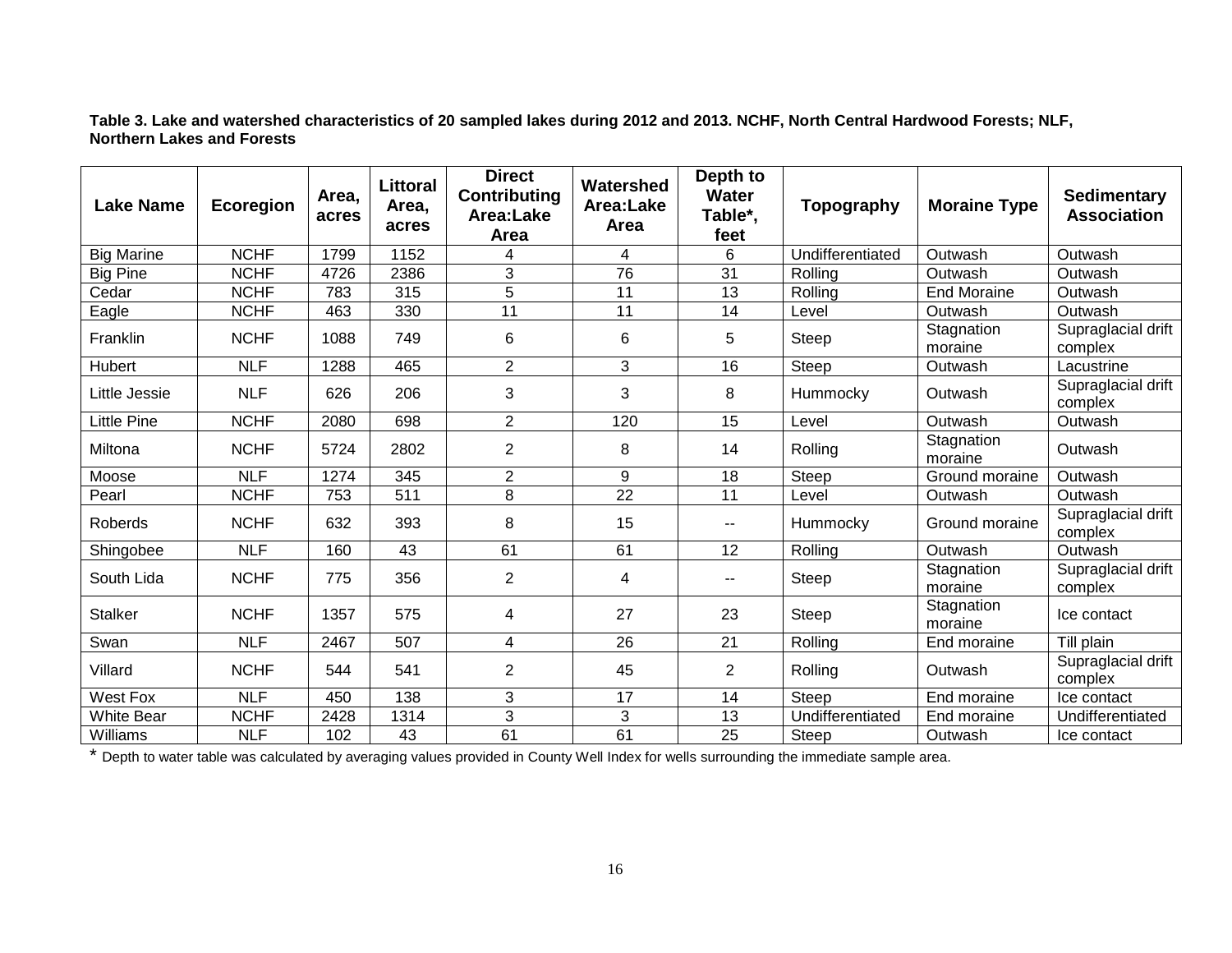**RESULT/ACTIVITY 3:** Assess biological exposure and response to known estrogenic and pharmaceutical compound contamination in Minnesota lakes.

## **Description:**

A subset of the 24 lakes sampled under Objective 1 will be chosen for detailed biological analysis based on the severity of contamination. Adult bluegill sunfish will be sampled during the spring reproductive period from active nesting areas in each lake. Nesting areas will be associated with developed and undeveloped shorelines. Adult male and female fish will be evaluated using a variety of biomarkers, including condition factors, blood-chemistry (e.g., plasma vitellogenin) and histo-pathological indices of abnormal gonad development (e.g., intersex). Nesting sites will be evaluated for selected Phac and EAC residues in food-web components at the time of active reproduction. Samples from major trophic levels including adult bluegill will also be collected for stable isotope analysis to determine bluegill food web structure during the nesting period.

| Summary Budget Information for Result/Activity 3: ENRTF Budget: \$117,000 |                                                                                      |  |
|---------------------------------------------------------------------------|--------------------------------------------------------------------------------------|--|
|                                                                           | $A_{\text{max}}$ $A_{\text{max}}$ $A_{\text{max}}$ $A_{\text{max}}$ $A_{\text{max}}$ |  |

| <b>Amount Spent:</b> | \$117,000 |
|----------------------|-----------|
| <b>Balance:</b>      | \$0       |

| Deliverable/Outcome                      | <b>Completion Date</b> | <b>Budget</b> |
|------------------------------------------|------------------------|---------------|
| 1. Tag adult fish in spawn areas         | 9/30/2013              | \$24,000      |
| 2. Sample fish in target lakes           | 9/30/2013              | \$66,000      |
| 3. Collect samples for food-web analysis | 6/30/2013              | \$10,000      |
| 3. Data report on lakes                  | 12/31/2013             | \$17,000      |

### **Result Completion Date: 6/30/2014**

### **Result Status as of: 12/31/2010**

No activity under task 3.

### **Result Status as of: 6/30/2011**

No activity under task 3.

### **Result Status as of: 12/31/2011**

A list of candidate lakes has been developed and preliminary surveys of bluegill spawning sites in five candidate lakes were completed. Bluegill spawning assessment methods were tested in controlled conditions at the USGS fish culture facility in Onalaska, WI, as part of the partner project funded by the ENRTF. Methods for total egg counts and fry counts as measures of reproductive success were evaluated as part of this ongoing research at the facility.

### **Result Status as of: 6/30/2012**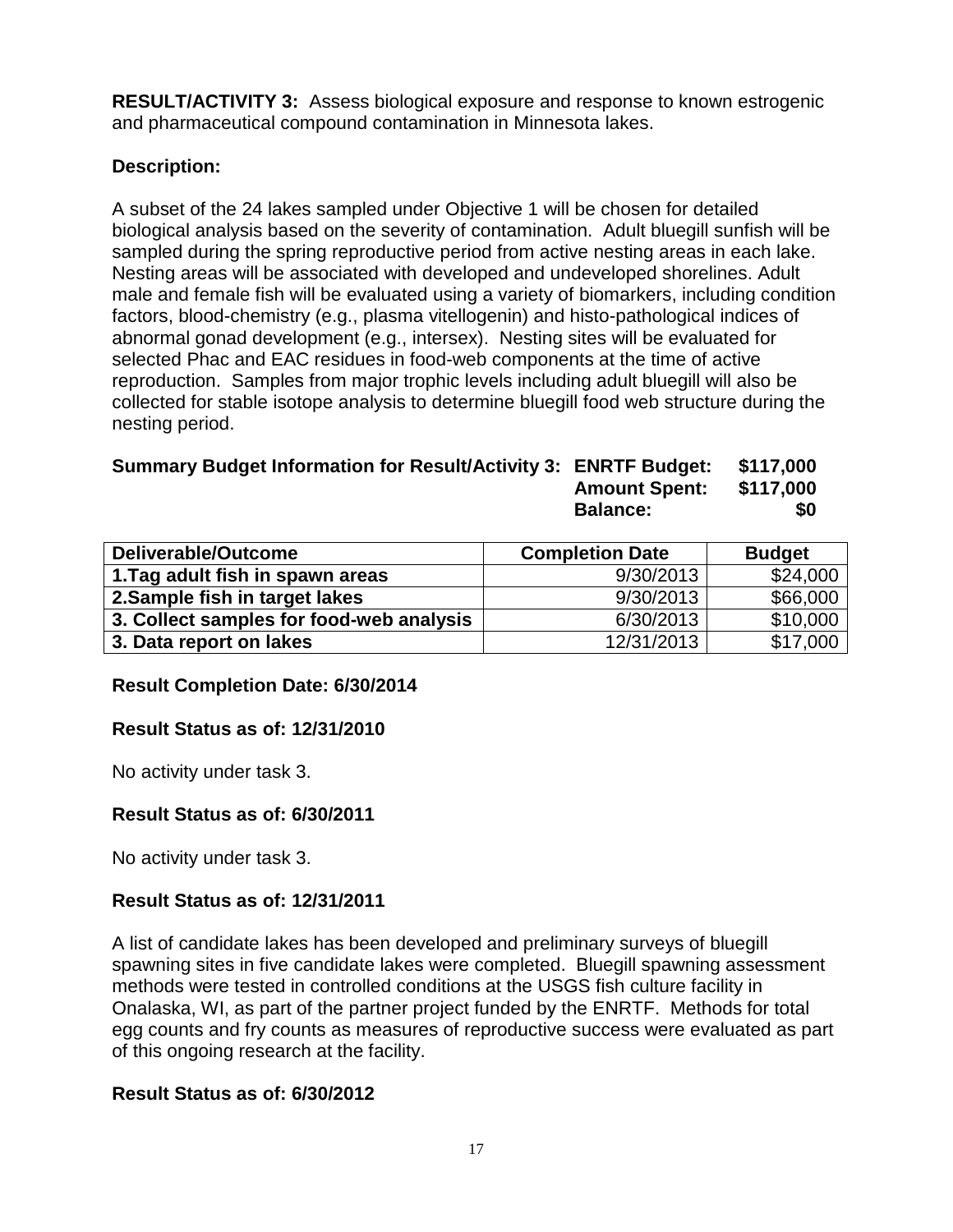Four candidate lakes were assessed during the bluegill spawning period of May through mid-June. Surveys of bluegill spawning sites found appropriate sampling locations in all four lakes, but active spawning fish were sampled in only two of the lakes. Male bluegills were sampled off of the nests they were guarding, and eggs were immediately sampled from the nests. Problems were encountered with quantitative sampling of eggs from the nests given uneven substrate size and composition. Additional sampling methods are under development for sampling in the spring of 2013. All fish are being analyzed at the laboratory of Dr. Heiko Schoenfuss, Saint Cloud State University.

### **Result Status as of: 12/31/2012**

Histopathological analysis of fish tissue is in progress. Analysis is projected to be completed in early 2013. Biological results will be compared to chemical data when analysis of fish tissues has been completed. Chemical data from the four active bluegill spawning sites did not show significant trends between septic and non-septic zones. Additional sampling is planned for April and May of 2013.

### **Result Status as of: 6/30/2013**

Fourteen male bluegills were sampled from Sullivan Lake. Fish were collected directly off the nests they were guarding and processed for histopathological analysis at St. Cloud State University. A new method was employed for collection of eggs off the nest using a peristaltic pump. The method worked well; fry were observed swimming in several of the samples. Egg samples were preserved for quantification and analysis of viability.

### **Result Status as of: 12/31/2013**

Nine male bluegills were sampled from Lake Franklin. Fish and eggs were collected with identical methods identified above. Histopathological analysis of all fish collected during 2013 was completed by St. Cloud State University. Biological data will be compared to chemical data from the respective lakes.

### **Final Report Summary: 6/30/2014**

Analysis of male bluegill sunfish captured while guarding nest sites in near-shore sites with suspected groundwater inputs exhibited a range of biological responses consistent with exposure to emerging contaminants. In two lakes, male sunfish exhibited plasma vitellogenin (a precursor protein for egg yolks typically present in females that is also an indicator of recent exposure to estrogenic compounds) concentrations 10-15 times greater than in sunfish collected from the other two lakes (Figure 6) and approaching concentrations more commonly measured in female sunfish.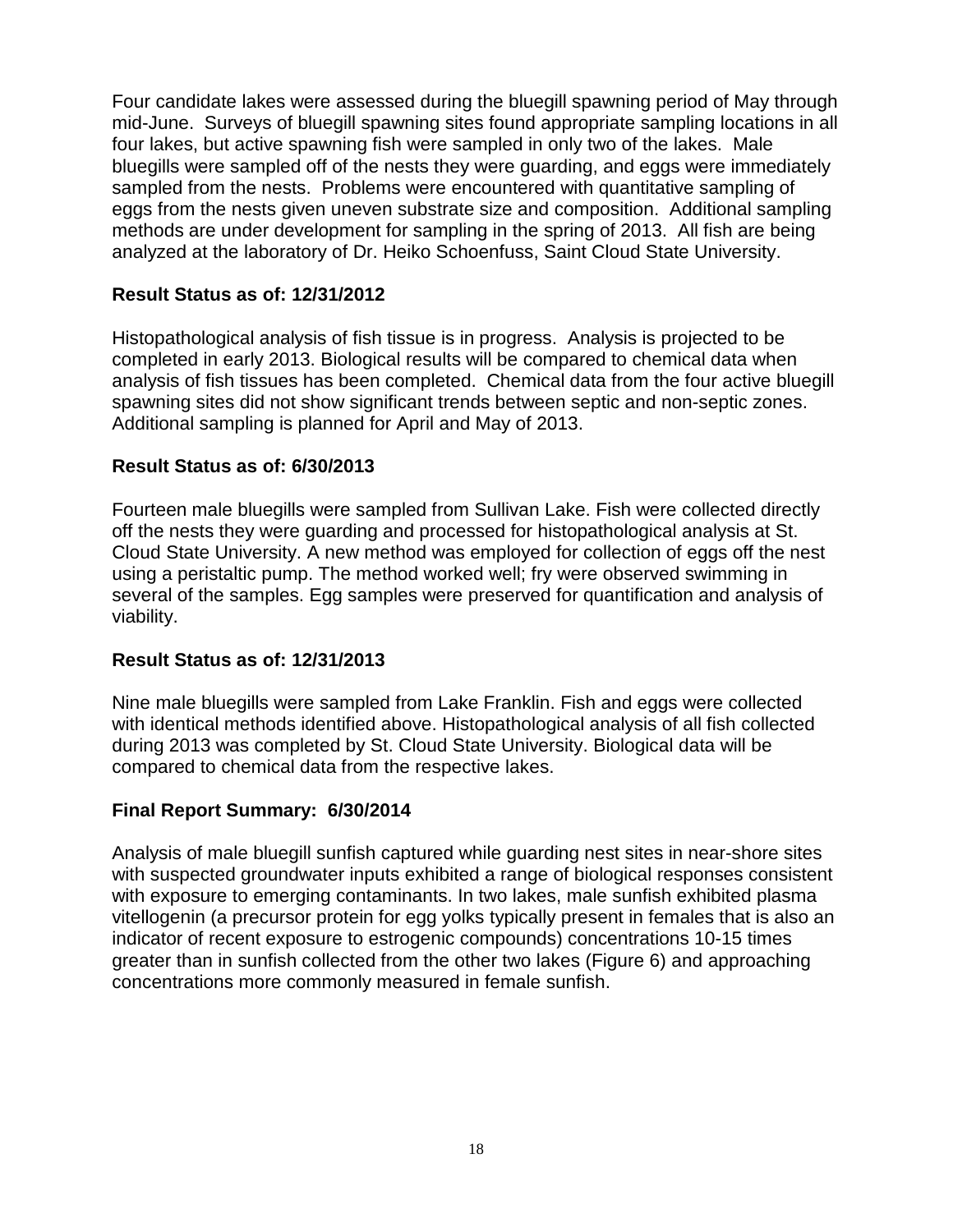

**Figure 6. Plasma vitellogenin concentrations (mean and standard error) in male sunfish captured while guarding nest sites in near-shore sites with suspected groundwater inputs. Letters indicate significant differences between lakes (p<0.05; ANOVA with Tukey's multiple comparison test).**

Interestingly, elevated plasma vitellogenin concentrations were not predictive of reproductive abnormalities such as intersex, a condition in which male fish become hermaphroditic as a consequence of exposure to estrogenic compounds. Intersex males were only found in Sullivan Lake where fish did not exhibit elevated plasma vitellogenin concentrations. The disconnect between plasma vitellogenin concentrations and presence of intersex suggests adverse impacts of non-estrogenic emerging contaminants on fish in Sullivan Lake. When the totality of pathologies (macroscopic and microscopic pathologies, parasite presence) are considered, sunfish from Sullivan Lake were found to have not only the highest rate of intersex, but also the highest rate of pathological occurrences (Figure 7B). Sullivan and Williams Lakes also contained male sunfish with lower body condition factors (Figure 7A), indicating that the fish were generally less healthy compared to the fish collected from Big Marine and Franklin lakes. Additionally, in the case of Sullivan Lake, greater relative testis size (Figure 7E) and a greater abundance of mature sperm (Figure 7F) were observed.

When comparing data generated for the current study with a previous assessment of fish health in Minnesota Lakes (MN Statewide Study 2008), the importance of sampling fish in habitats influenced by groundwater inputs likely containing emerging contaminants becomes apparent. Indicators of adverse health effects were generally much higher in fish collected in these near-shore habitats in the current study then in the 2008 study where fish were collected across the entire lake (Figure 7). General pathologies (Figure 7B) were more common in mature male sunfish collected in nearshore environments likely impacted by groundwater containing emerging contaminants than in fish collected across entire lakes in 2008. Similarly, hepatocyte vacuolization, an indicator of contaminant stress experienced by the liver was higher in near-shore male sunfish when compared to 2008 lake-wide collected fish (Figure 7D). The greater abundance of indicators of adverse biological impact suggests that a lake-wide sampling of fish will underestimate the impact of contaminant exposure to fish during reproductively important life stages. Only adverse effects observed in urban runoff lakes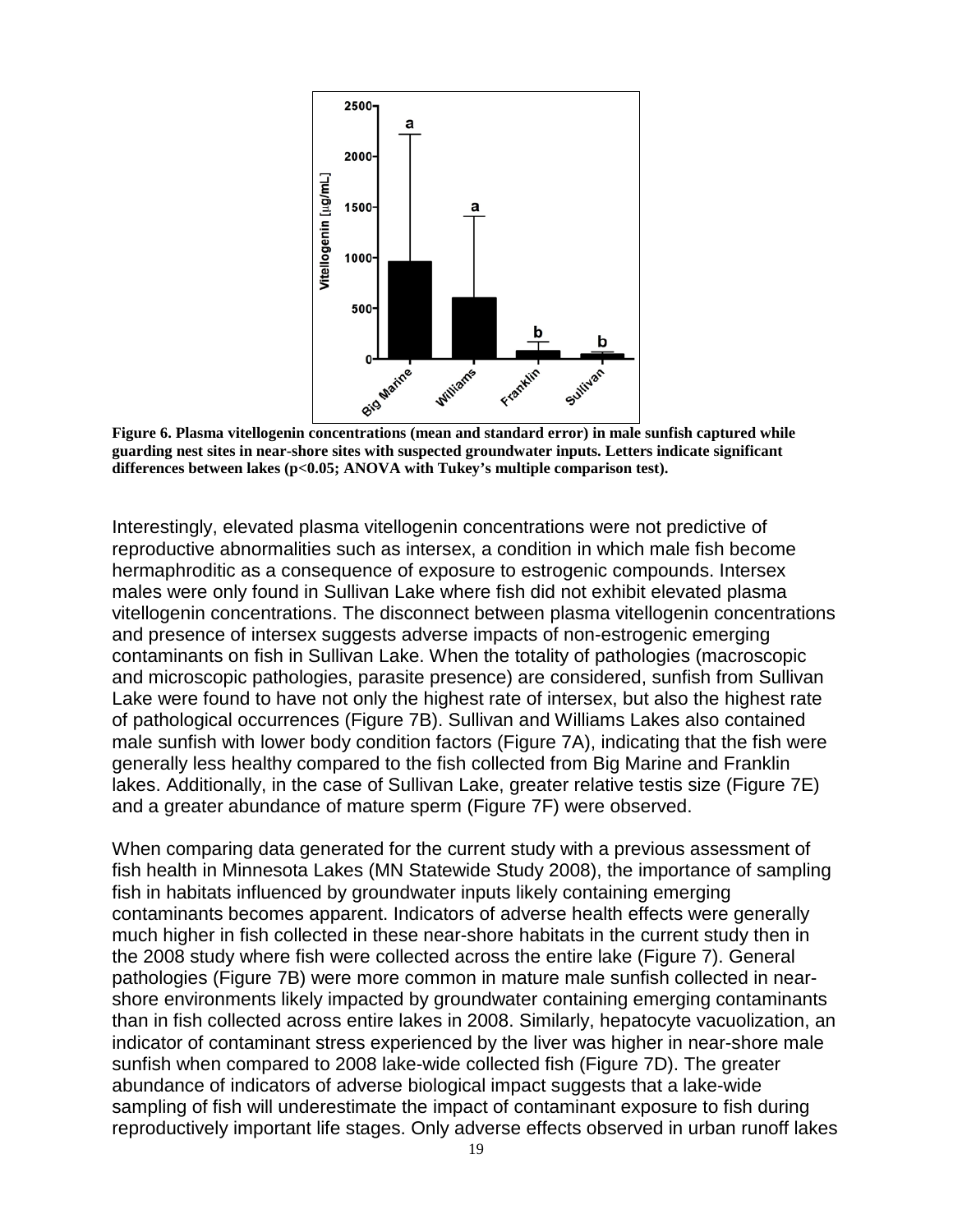in 2008 came close to adverse effects observed during the current study. As urban runoff provides an untreated inflow of many contaminants of emerging concern into lakes, it may not be surprising that its' effects rival those observed in some near-shore environments in the current study. It remains to be seen whether the observed, pronounced effects in mature male sunfish guarding nest sites translate into adverse health effects in developing embryos and larvae in direct contact with sediment and pore water assumed to carry septic discharge with groundwater.



**Figure 7. Biological indicators in sunfish collected for the current study in four Minnesota Lakes and comparison with a previous study (2008). For the 2008 study, lakes were grouped based on their primary input of contaminanats of emerging concern as either reference lakes (Elk), urban runoff lakes (Cedar,**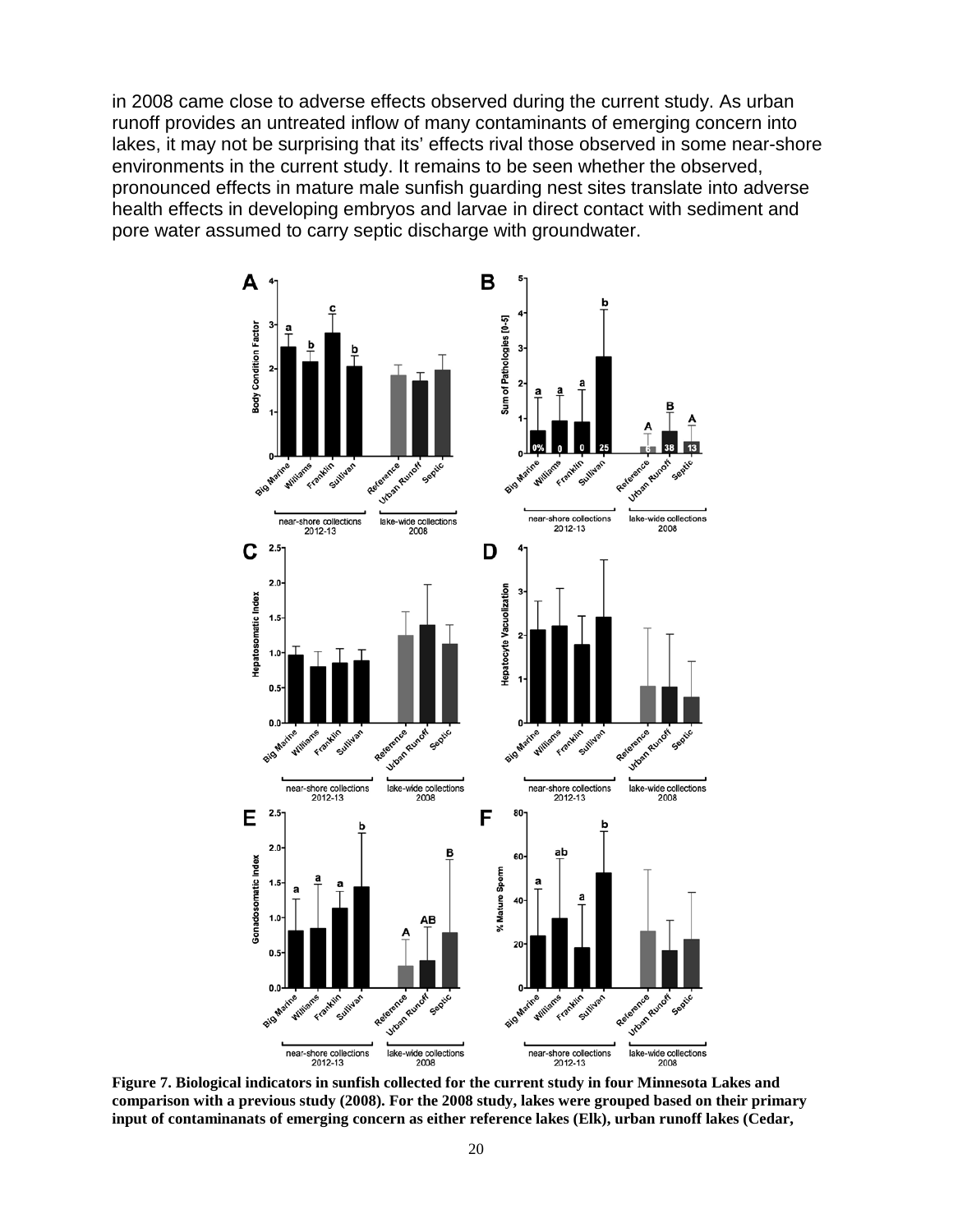**Owasso, Budd), or septic lakes (Shingobee, Sullivan, White Sand).Letters indicate significant differences between lakes (P<0.05; ANOVA with Tukey's multiple comparison test).** 

**RESULT/ACTIVITY 4:** Enhance EAC analytical capabilities at the Minnesota Department of Health (MDH).

### **Description:**

MDH currently has the capability to quantify a number of Phacs and organic compounds including the EACs bisphenol A, nonyl phenol (NP), and octyl phenol (OP). As part of this project, MDH will enhance its existing Phacs and EAC methods while implementing advanced laboratory techniques to quantify NP precursors. All MDH Phac and EAC analytical capabilities will be used to analyze water samples from the 20 Minnesota lakes in this study.

#### **Summary Budget Information for Result/Activity 4: ENRTF Budget: \$110,000 Amount Spent: \$110,000 Balance:** \$0

| Deliverable/Outcome                   | <b>Completion</b><br><b>Date</b> | <b>Budget</b> |  |  |
|---------------------------------------|----------------------------------|---------------|--|--|
| 1. Purchase of triple quadrupole mass | 9/30/2010                        | \$110,000     |  |  |
| spectrometer                          |                                  |               |  |  |

### **Result Completion Date: 12/31/2011**

### **Result Status as of: 12/31/2010**

MDH completed the product review process and selected an Agilent 7000 Quadrupole MS/MS with an Agilent 7890 Gas Chromatograph as the appropriate system. The order for the machine will be placed in early January. The instrument should be in-house within the next quarter and should be available to analyze samples collected during the upcoming field season.

### **Result Status as of: 6/30/2011**

MDH has received the Agilent 7000 Quadrupole MS/MS with an Agilent 7890 Gas Chromatograph and placed it in service in their research lab. Methods transfer is ongoing. The machine will be ready for sample analysis by December of 2011.

#### **Result Status as of: 12/30/2011**

MDH has run diagnostics on the Agilent 7000 Quadrupole MS/MS with an Agilent 7890 Gas Chromatograph and placed it in service in their research lab. Methods transfer is complete. The machine is ready for sample analysis by January 2012.

#### **Result Status as of: 6/30/2012**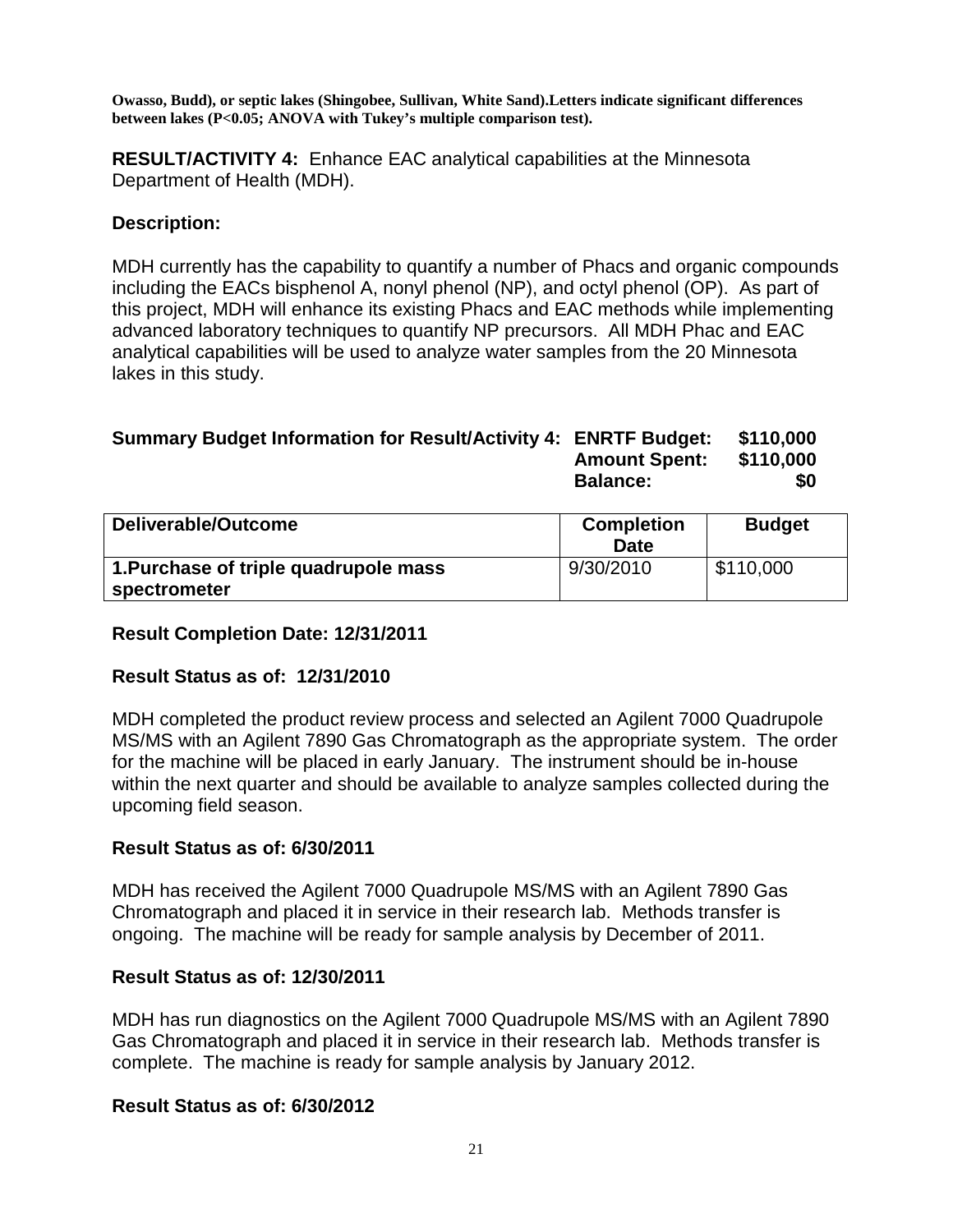MDH has methods running on the Agilent 7000 Quadrupole MS/MS with an Agilent 7890 Gas Chromatograph The machine has analyzed samples since January 2012.

### **Result Status as of: 12/31/2012**

MDH continues to run methods on the Agilent 7000 Quadrupole MS/MS with an Agilent 7890 Gas Chromatograph The machine has analyzed samples since January 2012.

### **Result Status as of: 6/30/2013**

MDH has methods running on the Agilent 7000 Quadrupole MS/MS with an Agilent 7890 Gas Chromatograph The machine has analyzed samples since January 2012.

### **Result Status as of: 12/31/2013**

MDH continues to run methods on the Agilent 7000 Quadrupole MS/MS with an Agilent 7890 Gas Chromatograph The machine has analyzed samples since January 2012.

### **Final Report Summary: 6/30/2014**

MDH purchased an Agilent 7000 Quadrupole MS/MS with an Agilent 7890 Gas Chromatograph for their research laboratory. Diagnostics were run on the machine and methods transfers were completed. MDH has analyzed samples with the new machine since January 2012.

## **V. TOTAL ENRTF PROJECT BUDGET:** \$594,000

**Personnel**: \$ 235,400; \$198,400 to USGS and \$40,000 to Saint Cloud State University

**Capital Equipment:** \$110,000 to MDH to aid in the purchase of a Triple quadrupole mass spectrometer for the Organic Research Public Health Laboratory

**Supplies**: \$ 26,000

**Travel:** \$ 24,600

**Additional Budget Items:** \$ 198,000 (laboratory analytical costs at USGS analytical labs)

### **TOTAL ENRTF PROJECT BUDGET:** \$594,000

### **Explanation of Capital Expenditures Greater Than \$3,500:**

Triple quadrupole mass spectrometer for MDH research lab to use in method application to analyze for the compounds of interest in this study - \$110,000.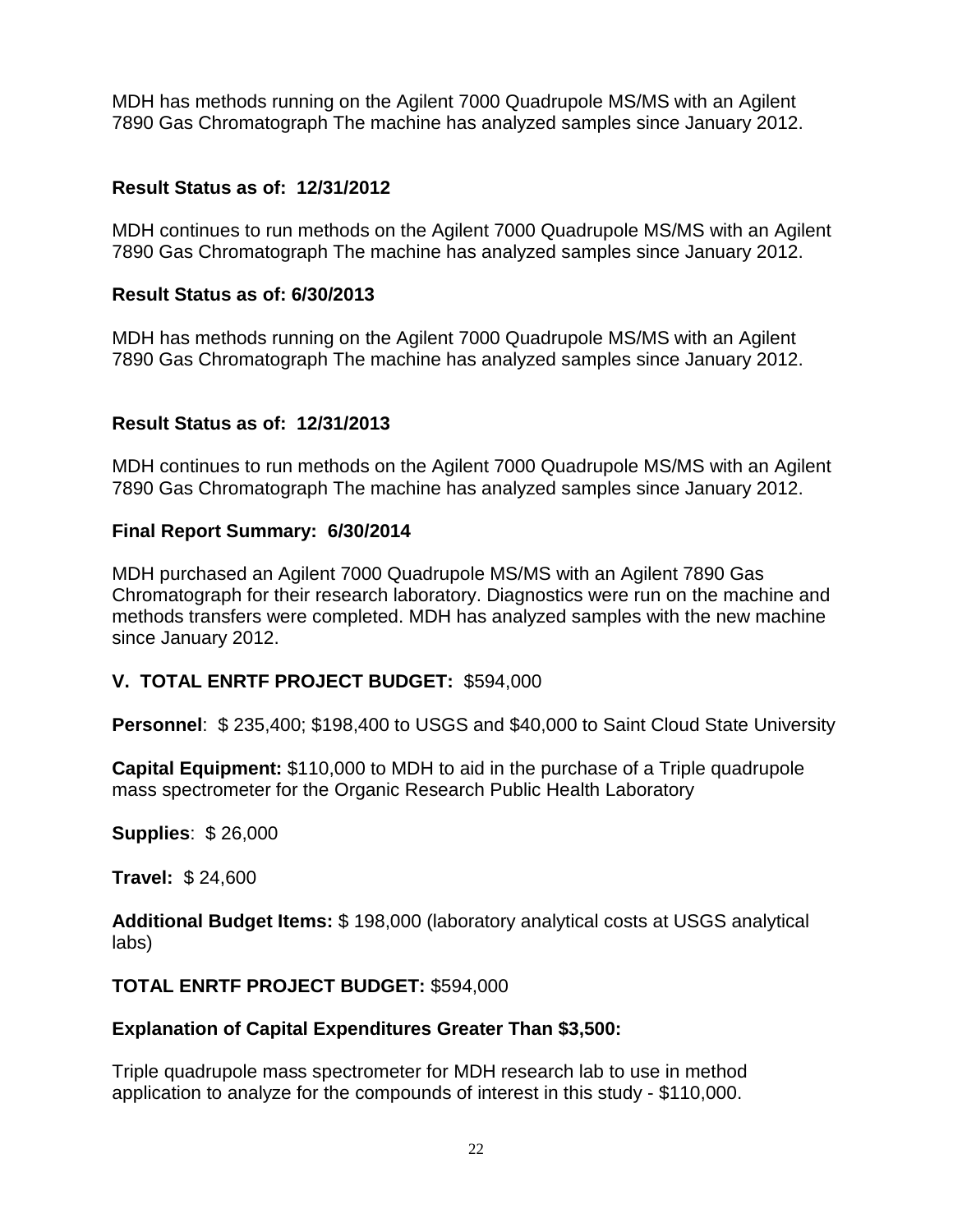This piece of equipment will be will remain in service at MDH and will continue to analyze environmental samples for endocrine disruptors and pharmaceuticals after the end of the project.

# **VI. PROJECT STRATEGY:**

**A. Project Partners:** This project is a continuing partnership between the United States Geological Survey (USGS) and the State of Minnesota to document the occurrence and effects of emerging contaminants in lakes. Team members from the USGS include Dr. Richard Kiesling (project Leader), Sarah Elliott (hydrologist), Kathy Lee (project co-leader; USGS Biologist), and Dr. Mindy Erickson (USGS Groundwater Specialist). USGS will manage project planning, sampling, and sample analysis. Dr. Heiko L. Schoenfuss, Professor and Director of the Aquatic Toxicology Laboratory, Department of Biological Sciences, St. Cloud State University, will participate in this project by performing histo-pathology analysis of fish tissues and data analysis and interpretation. Minnesota Department of Health laboratory team members include Paul Swedenborg, (MDH organics lab supervisor) and Dr. Carin Husset (MDH organics lab research scientist). All team members will participate in writing the final report and communicating results to state user groups.

**B. Project Impact and Long-term Strategy:** In Minnesota rivers, endocrine disruption has been observed in short- and long-lived fish species including vitellogenin induction in male fathead minnows, male carp, and walleye (Folmar and others, 1996, 2001; Lee and others, 2000; 2004). Vitellogenin in male carp was also observed at numerous sites downstream of WWTP discharges throughout central Minnesota (Lee and others, 2000). Two ongoing studies in Minnesota have recently identified additional fish species affected by EACs in tributaries of the Mississippi and the St. Croix Rivers (Jahns and others in prep; Lee and others in review) as well as urban lakes (Schoenfuss and others – unpublished data). Taken as a whole, these results indicate that Minnesota fish communities are vulnerable to reproductive impacts from EACs. The proposed study helps answer how vulnerable a common fish species is to EAC exposure during spawning in lakes across Minnesota. The study takes advantage of the specific life-history characteristics of bluegill sunfish to investigate the impact of EAC exposure on their spawning activity and reproductive output. The anticipated outcomes of the study will provide the following benefits:

1. Most EACs are found at very low concentrations in water but reach higher concentrations in sediment. Despite these low concentrations, research has identified developmental and reproductive effects on fish species at environmentally relevant concentrations. The proposed work will determine if lakes under the influence of septic systems are at risk for significant contamination from Phacs and EACs while providing details on what pharmaceutical and estrogenic compounds are present in lakes with high numbers of SSTS systems.

2. In Minnesota, pharmaceuticals and EACs have been observed in a range of lake types from a diverse set of background conditions. This study will provide a comprehensive analysis of the frequency and magnitude of contamination relative to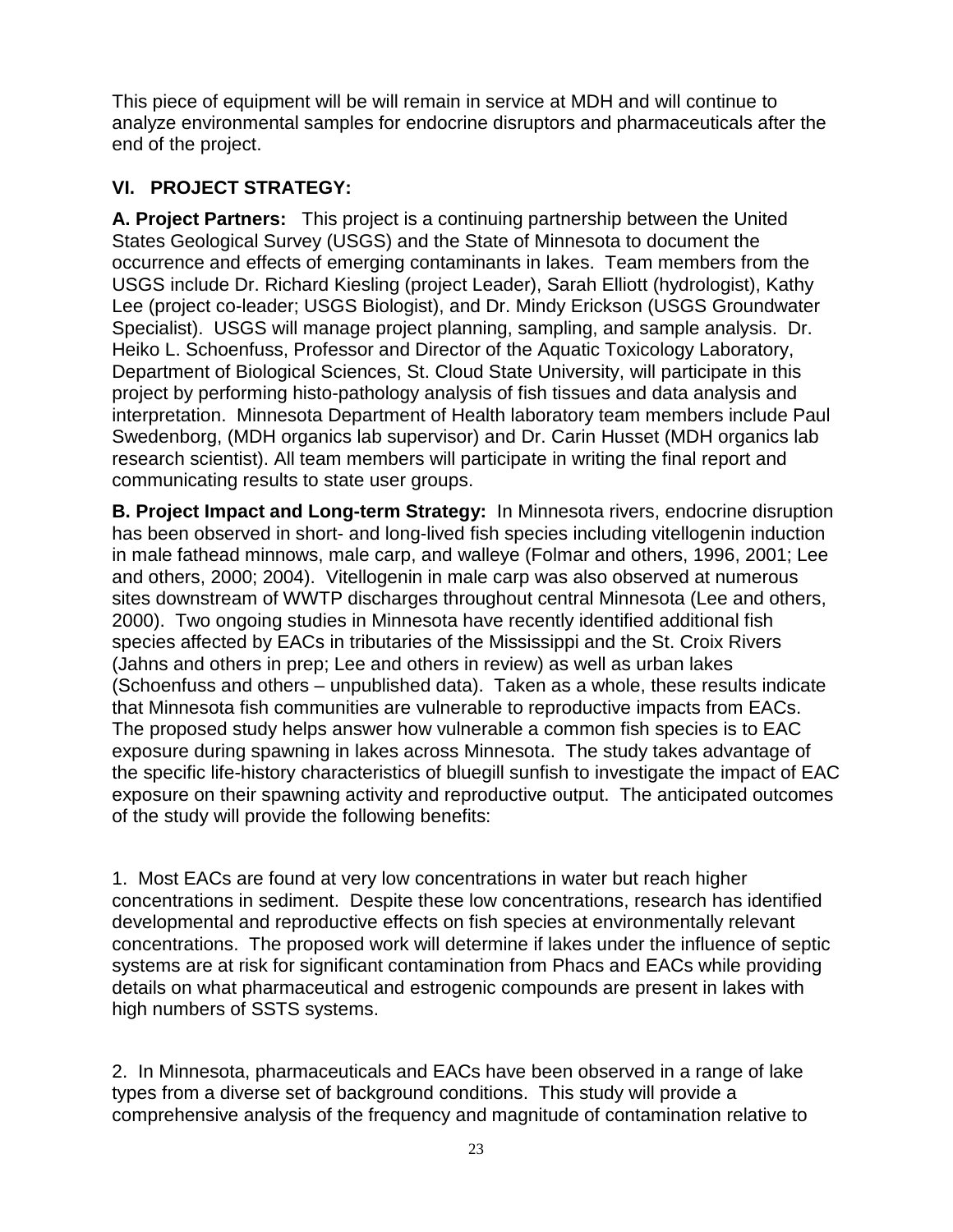important factors including hydrology and geology, groundwater hydrology and watershed characteristics.

3. Three recent studies in Minnesota indicate river and lake fish communities are vulnerable to reproductive impacts from EACs. The proposed project uses a representative fish (bluegill) to determine how vulnerable adult fish are to pharmaceutical and estrogenic compounds exposure during spawning.

# **C. Other Funds Proposed to be spent during the Project Period:**

Additional funds to be spent on the project include \$215,000 of USGS Cooperative Research funding and \$110,000 in equipment funding match for purchase of equipment by the MDH. MDH will also provide \$153,900 of in-kind staff services during the course of the three year project.

# **D. Spending HIstory:**

See Attachment A fiscal report.

**VII. DISSEMINATION**: Details of results will be available as a final project report to LCCMR in the form of a USGS scientific investigations series report and a scientific journal article manuscript. Results will be communicated to local groups, state agencies and national peer groups through presentations at regional and national meetings including state resource management meetings.

**VIII. REPORTING REQUIREMENTS:** Periodic work program progress reports will be submitted every six months by Result according to the schedules provided in Section IV above. A final work program report and associated products will be submitted between June 30 and August 1, 2014 as requested by the LCCMR.

## **IX. RESEARCH PROJECTS: see research addendum.**